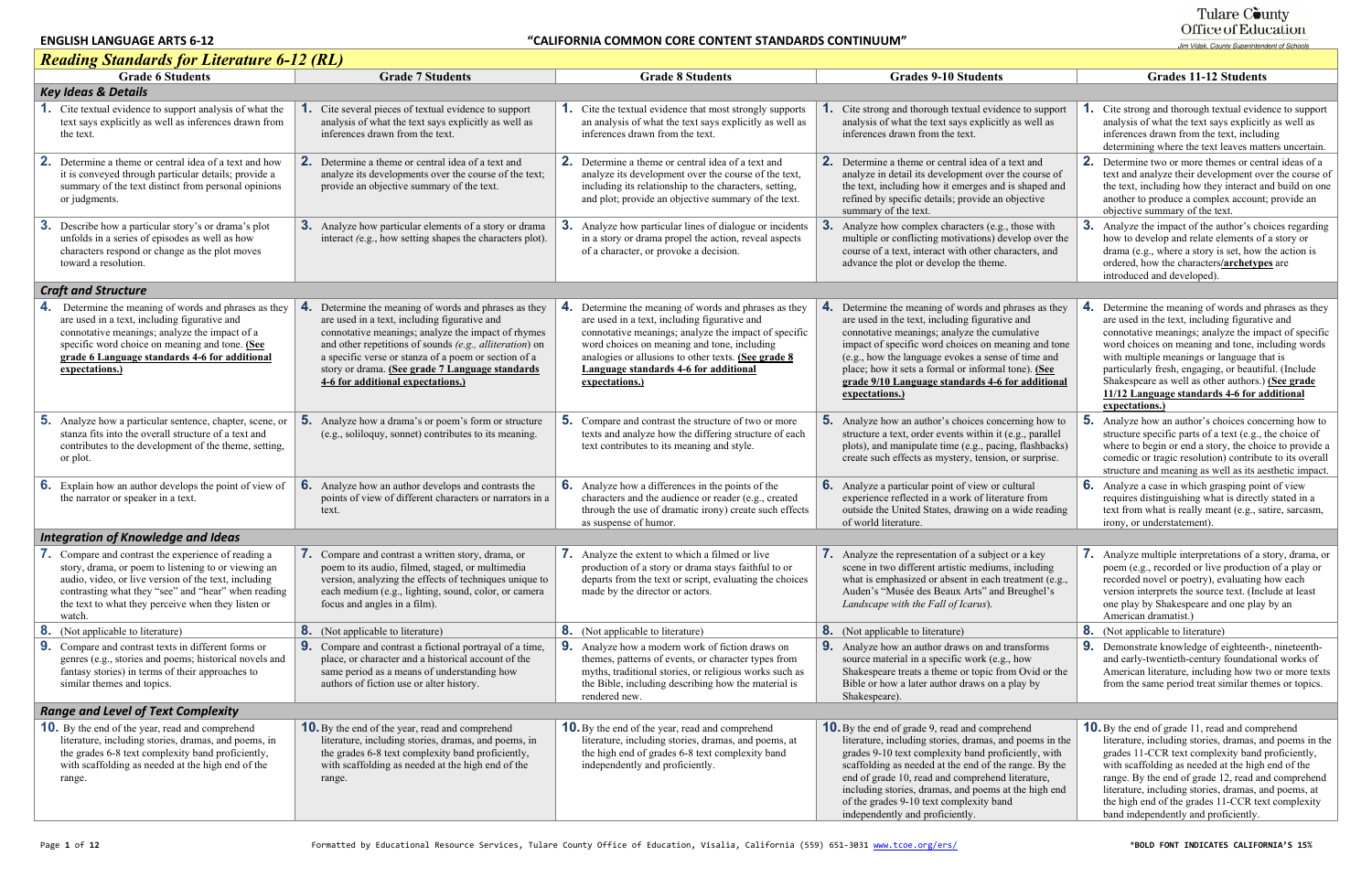#### Tulare County Office of Education

#### *Reading Standards for Informational Text 6-12 (RI)*  Grade 6 Students Grade 7 Students Grade 1 Students Grade 8 Students Grades 9-10 Students Grades 11-12 Students *Key Ideas and Details* **1.** Cite textual evidence to support analysis of what the text says explicitly as well as inferences drawn from the text. **1.** Cite several pieces of textual evidence to support analysis of what the text says explicitly as well as inferences drawn from the text. **1.** Cite the textual evidence that most strongly supports an analysis of what the text says explicitly as well as inferences drawn from the text. **1.** Cite strong and thorough textual evident analysis of what the text says explicitly inferences drawn from the text. **2.** Determine a central idea of a text and how it is conveyed through particular details; provide a summary of the text distinct from personal opinions or judgments. **2.** Determine two or more central ideas in a text and analyze their development over the course of the text; provide an objective summary of the text. **2.** Determine a central idea of a text and analyze its development over the course of the text, including its relationship to supporting ideas; provide an objective summary of the text. **2.** Determine a central idea of a text and a development over the course of the text how it emerges and is shaped and refin details; provide an objective summary **3.** Analyze in detail how a key individual, event, or idea **3.** Analyze the interactions between individuals, events, is introduced, illustrated, and elaborated in a text (e.g., through examples or anecdotes). and ideas in a text (e.g., how ideas influence individuals or events, or how individuals influence ideas or events). **3.** Analyze how a text makes connections among and distinctions between individuals, ideas, or events (e.g., through comparisons, analogies, or categories). **3.** Analyze how the author unfolds an analyze of ideas or events, including the order points are made, how they are introduced developed, and the connections that are between them. *Craft and Structure* **4.** Determine the meaning of words and phrases as they are used in a text, including figurative, connotative, and technical meanings. **(See grade 6 Language standards 4-6 for additional expectations.) 4.** Determine the meaning of words and phrases as they are used in a text, including figurative, connotative, and technical meanings; analyze the impact of a specific word choice on meaning and tone. **(See grade 7 Language standards 4-6 for additional expectations.) 4.** Determine the meaning of words and phrases as they are used in a text, including figurative, connotative, and technical meanings; analyze the impact of specific word choices on meaning and tone, including analogies or allusions to other texts. **(See grade 8 Language standards 4-6 for additional expectations.) 4.** Determine the meaning of words and phrases and phrases as the meaning of words and phrases and phrases as the  $\frac{1}{2}$ are used in a text, including figurative, and technical meanings; analyze the cu impact of specific word choices on mea  $(e.g., how the language of a court opin$ from that of a newspaper). **(See grade Language standards 4-6 for addition expectations.) 5.** Analyze how a particular sentence, paragraph, chapter, or section fits into the overall structure of a text and contributes to the development of the ideas. **a. Analyze the use of text features (e.g., graphics, headers, captions) in popular media. 5.** Analyze the structure an author uses to organize a text, including how the major sections contribute to the whole and to the development of the ideas. **a. Analyze the use of text features (e.g., graphics, headers, captions) in public documents. 5.** Analyze in detail the structure of a specific paragraph **5.** in a text, including the role of particular sentences in developing and refining a key concept. **a. Analyze the use of text features (e.g., graphics, headers, captions) in consumer materials.** Analyze in detail how an author's ideas developed and refined by particular sen paragraphs, or larger portions of a text or chapter). **a. Analyze the use of text features (e.g., graphics, headers, captions) in f workplace documents. 6.** Determine an author's point of view or purpose in a text and explain how it is conveyed in the text. **6.** Determine an author's point of view or purpose in a text and analyze how the author distinguishes his or her position from that of others. **6.** Determine an author's point of view or purpose in a text and analyze how the author acknowledges and responds to conflicting evidence or viewpoints. **6.** Determine an author's point of view or text and analyze how an author uses rhe advance that point of view or purpose. i.*Integration of Knowledge and Ideas* **7.** Integrate information presented in different media or formats (e.g., visually, quantitatively) as well as in words to develop a coherent understanding of a topic or issue. **7.** Compare and contrast a text to an audio, video, or multimedia version of the text, analyzing each medium's portrayal of the subject (e.g., how the delivery of a speech affects the impact of the words). **7.** Evaluate the advantages and disadvantages of using different mediums (e.g., print or digital text, video, multimedia) to present a particular topic or idea. **7.** Analyze various accounts of a subject different mediums (e.g., a person's life print and multimedia), determining which details are all the details are all  $\alpha$ emphasized in each account. **8.** Trace and evaluate the argument and specific claims in a text, distinguishing claims that are supported by reasons and evidence from claims that are not. **8.** Trace and evaluate the argument and specific claims in a text, assessing whether the reasoning is sound and the evidence is relevant and sufficient to support the claims. **8.** Delineate and evaluate the argument and specific claims in a text, assessing whether the reasoning is sound and the evidence is relevant and sufficient; recognize when irrelevant evidence is introduced. **8.** Delineate and evaluate the argument and specifical specifical specifical specifical specifical specifical specifical specifical specifical specifical specifical specifical specified specified specified specified speci claims in a text, assessing whether the valid and the evidence is relevant and s identify false statements and fallacious **9.** Compare and contrast one author's presentation of events with that of another (e.g., a memoir written by and a biography on the same person). **9.** Analyze how two or more authors writing about the same topic shape their presentations of key information by emphasizing different evidence or advancing different interpretations of facts. **9.** Analyze a case in which two or more texts provide conflicting information on the same topic and identify where the texts disagree on matters of fact or interpretation. **9.** Analyze seminal U.S. documents of hi literary significance (e.g. Washington's Address, the Gettysburg Address, Roos Freedoms speech, King's "Letter from Jail"), including how they address related themes and themes and themes and themes and themes and themes and themes and themes and themes and themes and themes and themes and themes and themes and themes and themes and the concepts.

|                                                                                           | <b>Grades 11-12 Students</b>                                                                                                                                                                                                                                                                                                                                                                     |
|-------------------------------------------------------------------------------------------|--------------------------------------------------------------------------------------------------------------------------------------------------------------------------------------------------------------------------------------------------------------------------------------------------------------------------------------------------------------------------------------------------|
|                                                                                           |                                                                                                                                                                                                                                                                                                                                                                                                  |
| nce to support<br>as well as                                                              | <b>1.</b> Cite strong and thorough textual evidence to support<br>analysis of what the text says explicitly as well as<br>inferences drawn from the text, including<br>determining where the text leaves matters uncertain.                                                                                                                                                                      |
| unalyze its<br>t, including<br>ed by specific<br>of the text.                             | 2.<br>Determine two or more central ideas of a text and<br>analyze their development over the course of the<br>text, including how they interact and build on one<br>another to provide a complex analysis; provide an<br>objective summary of the text.                                                                                                                                         |
| lysis or series<br>in which the<br>ed and<br>e drawn                                      | 3.<br>Analyze a complex set of ideas or sequence of events<br>and explain how specific individuals, ideas, or events<br>interact and develop over the course of the text.                                                                                                                                                                                                                        |
|                                                                                           |                                                                                                                                                                                                                                                                                                                                                                                                  |
| hrases as they<br>connotative,<br>mulative<br>aning and tone<br>ion differs<br>9/10<br>al | 4.<br>Determine the meaning of words and phrases as they<br>are used in a text, including figurative, connotative,<br>and technical meanings; analyze how an author uses<br>and refines the meaning of a key term or terms over<br>the course of a text (e.g., how Madison defines<br>faction in Federalist No. 10). (See grade 11/12<br>Language standards 4-6 for additional<br>expectations.) |
| s or claims are<br>itences,<br>(e.g., a section)<br>(e.g.,<br>unctional                   | 5.<br>Analyze and evaluate the effectiveness of the<br>structure an author uses in his or her exposition or<br>argument, including whether the structure makes<br>points clear, convincing, and engaging.<br>Analyze the use of text features (e.g.,<br>a.<br>graphics, headers, captions) in public<br>documents.                                                                               |
| purpose in a<br>etoric to                                                                 | 6.<br>Determine an author's point of view or purpose in a<br>text in which the rhetoric is particularly effective,<br>analyzing how style and content contribute to the<br>power, persuasiveness, or beauty of the text.                                                                                                                                                                         |
|                                                                                           |                                                                                                                                                                                                                                                                                                                                                                                                  |
| told in<br>story in both<br>ich details are                                               | 7.<br>Integrate and evaluate multiple sources of<br>information presented in different media or formats<br>(e.g., visually, quantitatively) as well as in words in<br>order to address a question or solve a problem.                                                                                                                                                                            |
| nd specific<br>reasoning is<br>sufficient;<br>reasoning.                                  | 8.<br>Delineate and evaluate the reasoning in seminal U.S.<br>texts, including the application of constitutional<br>principles and use of legal reasoning (e.g., in U.S.<br>Supreme Court majority opinions and dissents) and<br>the premises, purposes, and arguments in works of<br>public advocacy (e.g., The Federalist, presidential<br>addresses).                                         |
| storical and<br>s Farewell<br>sevelt's Four<br>Birmingham<br>ted themes and               | 9.<br>Analyze seventeenth-eighteenth-, nineteenth-century<br>foundational U.S. documents of historical and<br>literary significance (including The Declarations of<br>Independence, the Preamble to the Constitution, the<br>Bill of Rights, and Lincoln's Second Inaugural<br>Address) for their themes, purposes, and rhetorical<br>features.                                                  |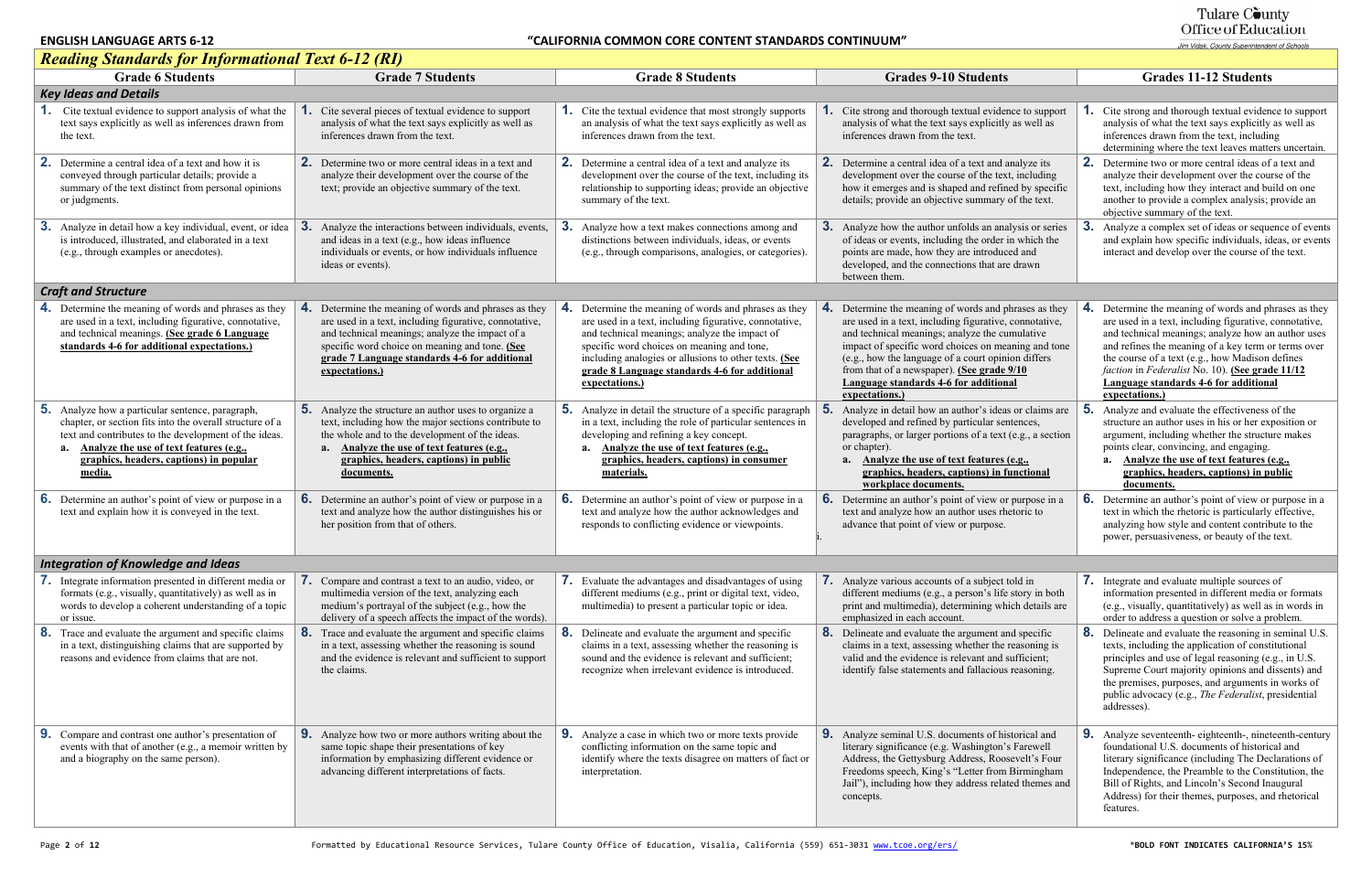#### Tulare County Office of Education

#### *Reading Standards for Informational Text 6-12 (RI) continued* Grade 6 Students Grade 7 Students Grade 1 Students Grade 8 Students Grades 9-10 Students Grades 11-12 Students *Range of Reading and Level of Text Complexity* **10.** By the end of the year, read and comprehend literary nonfiction in the grades 6-8 text complexity band proficiently, with scaffolding as needed at the high end of the range. **10.** By the end of the year, read and comprehend literary nonfiction in the grades 6-8 text complexity band proficiently, with scaffolding as needed at the high end of the range. **10.** By the end of the year, read and comprehend literary nonfiction at the high end of the grades 6-8 text complexity band independently and proficiently. **10.** By the end of grade 9, read and comprehend **10.** By the end of grade 9, read and compre nonfiction in the grades  $9-10$  text comp proficiently, with scaffolding as needed end of the range. By the end of grade 1 comprehend literary nonfiction at the h grades 9-10 text complexity band indep proficiently. *Writing Standards 6-12 (W) Text Types and Purposes* **1.** Write arguments to support claims with clear reasons and relevant evidence. a. Introduce a claim(s) and organize the reasons and evidence clearly. b. Support claim(s) with clear reasons and relevant evidence, using credible sources and demonstrating an understanding of the topic or text. c. Use words, phrases, and clauses to clarify the relationships among claim(s) and reasons. d. Establish and maintain a formal style. e. Provide a concluding statement or section that follows from the argument presented. **1.** Write arguments to support claims with clear reasons and relevant evidence. a. Introduce a claim(s), acknowledge **and address**  alternate or opposing claims, and organize the reasons and evidence logically. b. Support claim(s) **or counterarguments** with logical reasoning and relevant evidence, using accurate, credible sources and demonstrating an understanding of the topic or text. c. Use words, phrases, and clauses to create cohesion and clarify the relationships among the claim(s), reasons, and evidence. d. Establish and maintain a formal style. e. Provide a concluding statement or section that follows from and supports the argument presented. **1.** Write arguments to support claims with clear reasons and relevant evidence. a. Introduce claim(s), acknowledge and distinguish the claim(s) from alternate or opposing claims, and organize the reasons and evidence logically. b. Support claim(s) with logical reasoning and relevant evidence, using accurate, credible sources and demonstrating an understanding of the topic or text. c. Use words, phrases, and clauses to create cohesion and clarify the relationships among claim(s), counterclaims, reasons, and evidence. d. Establish and maintain a formal style. e. Provide a concluding statement or section that follows from and supports the argument presented. **1.** Write arguments to support claims in a substantive topics or texts, using valid relevant and sufficient evidence. a. Introduce precise claim(s), distinguish the  $claim(s)$  from alternate or opposing create an organization that established relationships among the claim $(s)$ , co reasons, and evidence. b. Develop claim(s) and counterclaims fairly, supplying evidence for each while the strengths and limitations of both that anticipates the audience's know and concerns. c. Use words, phrases and clauses to link the major sections of the text, create cohesion the relationships between  $claim(s)$ between reasons and evidence, and claim(s) and counterclaims. d. Establish and maintain a formal style and objective tone while attending to the conventions of the discipline in which writing. e. Provide a concluding statement or section that follows from and supports the arguments presented.

| <b>Grades 11-12 Students</b>                                                                                                                                                                                                                                                                                                                                                                                                                                                                                                                                                                                                                                                                                                                                                                                                                                                                                                                                                                                                                                                                                                                                                                                                                                                                                                                                                                                                                                                                                                       |
|------------------------------------------------------------------------------------------------------------------------------------------------------------------------------------------------------------------------------------------------------------------------------------------------------------------------------------------------------------------------------------------------------------------------------------------------------------------------------------------------------------------------------------------------------------------------------------------------------------------------------------------------------------------------------------------------------------------------------------------------------------------------------------------------------------------------------------------------------------------------------------------------------------------------------------------------------------------------------------------------------------------------------------------------------------------------------------------------------------------------------------------------------------------------------------------------------------------------------------------------------------------------------------------------------------------------------------------------------------------------------------------------------------------------------------------------------------------------------------------------------------------------------------|
|                                                                                                                                                                                                                                                                                                                                                                                                                                                                                                                                                                                                                                                                                                                                                                                                                                                                                                                                                                                                                                                                                                                                                                                                                                                                                                                                                                                                                                                                                                                                    |
| <b>10.</b> By the end of grade 11, read and comprehend literary<br>nonfiction in the grades 11-CCR text complexity<br>band proficiently, with scaffolding as needed at the<br>high end of the range. By the end of grade 12, read<br>and comprehend literary nonfiction at the high end of<br>the grades 11-CCR text complexity band<br>independently and proficiently.                                                                                                                                                                                                                                                                                                                                                                                                                                                                                                                                                                                                                                                                                                                                                                                                                                                                                                                                                                                                                                                                                                                                                            |
|                                                                                                                                                                                                                                                                                                                                                                                                                                                                                                                                                                                                                                                                                                                                                                                                                                                                                                                                                                                                                                                                                                                                                                                                                                                                                                                                                                                                                                                                                                                                    |
|                                                                                                                                                                                                                                                                                                                                                                                                                                                                                                                                                                                                                                                                                                                                                                                                                                                                                                                                                                                                                                                                                                                                                                                                                                                                                                                                                                                                                                                                                                                                    |
| <b>1.</b> Write arguments to support claims in an analysis of<br>substantive topics or texts, using valid reasoning and<br>relevant and sufficient evidence.<br>Introduce precise, knowledgeable claim(s),<br>a.<br>establish the significance of the claim(s),<br>distinguish the claim(s), from alternate or<br>opposing claims, and create an organization that<br>logically sequences claim(s), counterclaims,<br>reasons, and evidence.<br>Develop claim(s) and counterclaims fairly and<br>b.<br>thoroughly, supplying the most relevant evidence<br>for each while pointing out the strengths and<br>limitations of both in a manner that anticipates<br>the audience's knowledge level, concerns, values,<br>and possible biases.<br>Use specific rhetorical devices to support<br>$c_{\cdot}$<br>assertions (e.g., appeal to logic through<br>reasoning; appeal to emotion or ethical belief;<br>relate a personal anecdote, case study, or<br>analogy).<br>d.<br>Use words, phrases, and clauses as well as varied<br>syntax to link the major sections of the text,<br>create cohesion, and clarify the relationships<br>between claim(s) and reasons, between reasons<br>and evidence, and between claim(s) and<br>counterclaims.<br>Establish and maintain a formal style and<br>e.<br>objective tone while attending to the norms and<br>conventions of the discipline in which they are<br>writing.<br>f.<br>Provide a concluding statement or section that<br>follows from and supports the argument<br>presented. |
|                                                                                                                                                                                                                                                                                                                                                                                                                                                                                                                                                                                                                                                                                                                                                                                                                                                                                                                                                                                                                                                                                                                                                                                                                                                                                                                                                                                                                                                                                                                                    |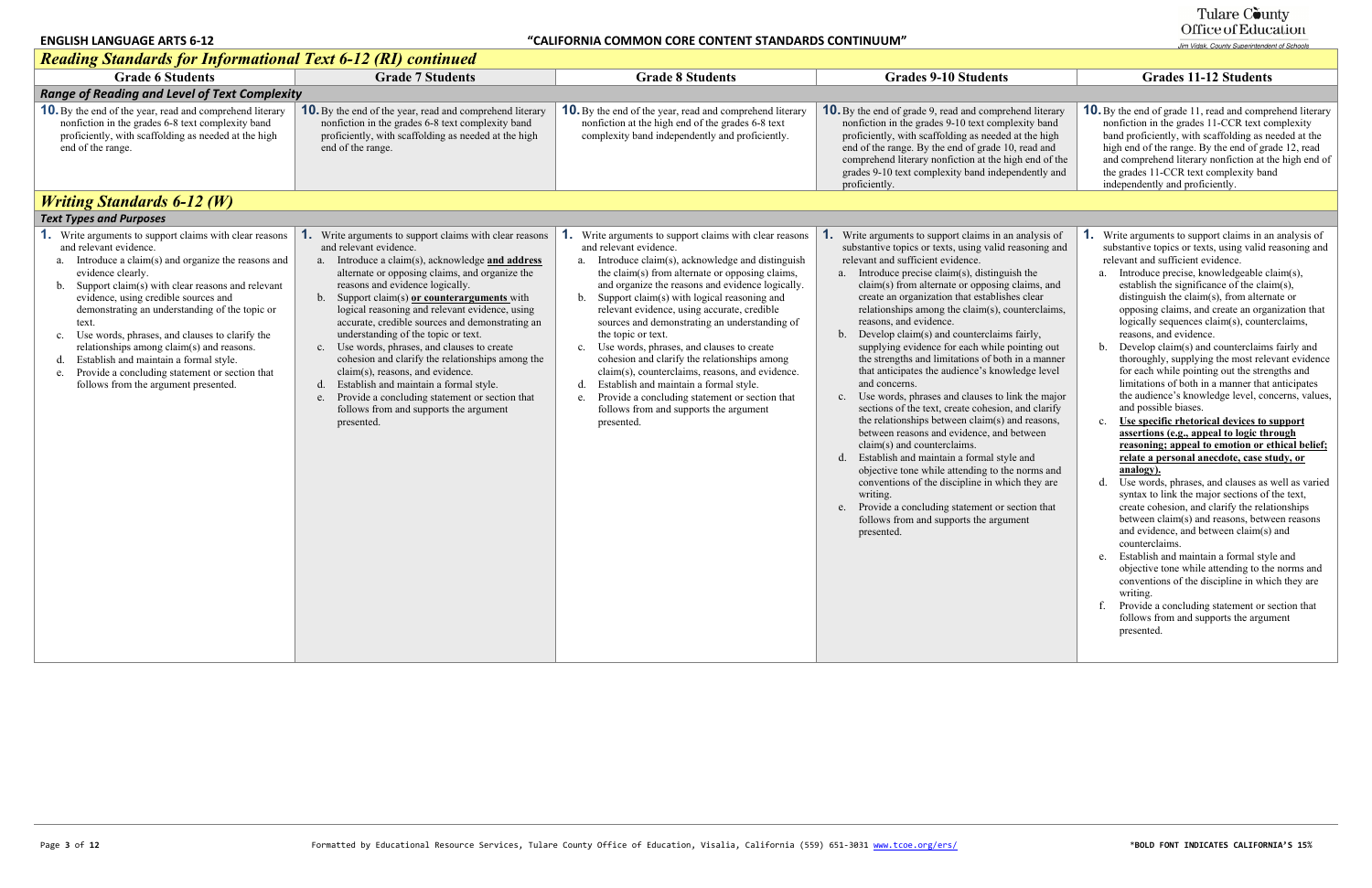| <b>Writing Standards 6-12 (W) continued</b>                                                                                                                                                                                                                                                                                                                                                                                                                                                                                                                                                                                                                                                                                                                                                                                                                                                                                                                                                                                                     |                                                                                                                                                                                                                                                                                                                                                                                                                                                                                                                                                                                                                                                                                                                                                                                                                                                                                                                                                                                                                                                                                                                           |                                                                                                                                                                                                                                                                                                                                                                                                                                                                                                                                                                                                                                                                                                                                                                                                                                                                                                                                                                                                                                                                                                                                                                            |                                                                                                                                                                                                                                                                                                                                                                                                                                                                                                                                                                                                                                                                                                                                                                                                                                                                                                                                                                                                                                                                                                                                                                                                                                                                                                                                                                                           |                                                                                                                                                                                                                                                                                                                                                                                                                                                                                                                                                                                                                                                                                                                                                                                                                                                                                                                                                                                                                                                                                                                                                                                                                                                                                                                                                                                                                                                                                                              |
|-------------------------------------------------------------------------------------------------------------------------------------------------------------------------------------------------------------------------------------------------------------------------------------------------------------------------------------------------------------------------------------------------------------------------------------------------------------------------------------------------------------------------------------------------------------------------------------------------------------------------------------------------------------------------------------------------------------------------------------------------------------------------------------------------------------------------------------------------------------------------------------------------------------------------------------------------------------------------------------------------------------------------------------------------|---------------------------------------------------------------------------------------------------------------------------------------------------------------------------------------------------------------------------------------------------------------------------------------------------------------------------------------------------------------------------------------------------------------------------------------------------------------------------------------------------------------------------------------------------------------------------------------------------------------------------------------------------------------------------------------------------------------------------------------------------------------------------------------------------------------------------------------------------------------------------------------------------------------------------------------------------------------------------------------------------------------------------------------------------------------------------------------------------------------------------|----------------------------------------------------------------------------------------------------------------------------------------------------------------------------------------------------------------------------------------------------------------------------------------------------------------------------------------------------------------------------------------------------------------------------------------------------------------------------------------------------------------------------------------------------------------------------------------------------------------------------------------------------------------------------------------------------------------------------------------------------------------------------------------------------------------------------------------------------------------------------------------------------------------------------------------------------------------------------------------------------------------------------------------------------------------------------------------------------------------------------------------------------------------------------|-------------------------------------------------------------------------------------------------------------------------------------------------------------------------------------------------------------------------------------------------------------------------------------------------------------------------------------------------------------------------------------------------------------------------------------------------------------------------------------------------------------------------------------------------------------------------------------------------------------------------------------------------------------------------------------------------------------------------------------------------------------------------------------------------------------------------------------------------------------------------------------------------------------------------------------------------------------------------------------------------------------------------------------------------------------------------------------------------------------------------------------------------------------------------------------------------------------------------------------------------------------------------------------------------------------------------------------------------------------------------------------------|--------------------------------------------------------------------------------------------------------------------------------------------------------------------------------------------------------------------------------------------------------------------------------------------------------------------------------------------------------------------------------------------------------------------------------------------------------------------------------------------------------------------------------------------------------------------------------------------------------------------------------------------------------------------------------------------------------------------------------------------------------------------------------------------------------------------------------------------------------------------------------------------------------------------------------------------------------------------------------------------------------------------------------------------------------------------------------------------------------------------------------------------------------------------------------------------------------------------------------------------------------------------------------------------------------------------------------------------------------------------------------------------------------------------------------------------------------------------------------------------------------------|
| <b>Grade 6 Students</b>                                                                                                                                                                                                                                                                                                                                                                                                                                                                                                                                                                                                                                                                                                                                                                                                                                                                                                                                                                                                                         | <b>Grade 7 Students</b>                                                                                                                                                                                                                                                                                                                                                                                                                                                                                                                                                                                                                                                                                                                                                                                                                                                                                                                                                                                                                                                                                                   | <b>Grade 8 Students</b>                                                                                                                                                                                                                                                                                                                                                                                                                                                                                                                                                                                                                                                                                                                                                                                                                                                                                                                                                                                                                                                                                                                                                    | <b>Grades 9-10 Students</b>                                                                                                                                                                                                                                                                                                                                                                                                                                                                                                                                                                                                                                                                                                                                                                                                                                                                                                                                                                                                                                                                                                                                                                                                                                                                                                                                                               | <b>Grades 11-12 Students</b>                                                                                                                                                                                                                                                                                                                                                                                                                                                                                                                                                                                                                                                                                                                                                                                                                                                                                                                                                                                                                                                                                                                                                                                                                                                                                                                                                                                                                                                                                 |
| <b>Text Types and Purposes (continued)</b>                                                                                                                                                                                                                                                                                                                                                                                                                                                                                                                                                                                                                                                                                                                                                                                                                                                                                                                                                                                                      |                                                                                                                                                                                                                                                                                                                                                                                                                                                                                                                                                                                                                                                                                                                                                                                                                                                                                                                                                                                                                                                                                                                           |                                                                                                                                                                                                                                                                                                                                                                                                                                                                                                                                                                                                                                                                                                                                                                                                                                                                                                                                                                                                                                                                                                                                                                            |                                                                                                                                                                                                                                                                                                                                                                                                                                                                                                                                                                                                                                                                                                                                                                                                                                                                                                                                                                                                                                                                                                                                                                                                                                                                                                                                                                                           |                                                                                                                                                                                                                                                                                                                                                                                                                                                                                                                                                                                                                                                                                                                                                                                                                                                                                                                                                                                                                                                                                                                                                                                                                                                                                                                                                                                                                                                                                                              |
| <b>2.</b> Write informative/explanatory texts to examine a<br>topic and convey ideas, concepts, and information<br>through the selection, organization, and analysis of<br>relevant content.<br>Introduce a topic or thesis statement; organize<br>a.<br>ideas, concepts, and information, using strategies<br>such as definition, classification, comparison/<br>contrast, and cause/ effect; include formatting<br>(e.g., headings), graphics (e.g., charts, tables),<br>and multimedia when useful to aiding<br>comprehension.<br>Develop the topic with relevant facts, definitions,<br>b.<br>concrete details, quotations, or other information<br>and examples.<br>Use appropriate transitions to clarify the<br>$c_{\cdot}$<br>relationships among ideas and concepts.<br>d. Use precise language and domain-specific<br>vocabulary to inform about or explain the topic.<br>Establish and maintain a formal style.<br>e.<br>Provide a concluding statement or section that<br>follows from the information or explanation<br>presented. | 2. Write informative/explanatory texts to examine a<br>topic and convey ideas, concepts, and information<br>through the selection, organization, and analysis of<br>relevant content.<br>Introduce a topic or thesis statement clearly,<br>a.<br>previewing what is to follow; organize ideas,<br>concepts, and information, using strategies such<br>as definition, classification, comparison/contrast,<br>and cause/ effect; include formatting (e.g.,<br>headings), graphics (e.g., charts, tables), and<br>multimedia when useful to aiding<br>comprehension.<br>Develop the topic with relevant facts, definitions,<br>$b_{-}$<br>concrete details, quotations, or other information<br>and examples.<br>Use appropriate transitions to create cohesion<br>$c_{\cdot}$<br>and clarify the relationships among ideas and<br>concepts.<br>d. Use precise language and domain-specific<br>vocabulary to inform about or explain the topic.<br>Establish and maintain a formal style.<br>e.<br>Provide a concluding statement or section that<br>follows from and supports the information or<br>explanation presented. | 2. Write informative/explanatory texts, <i>including</i><br>career development documents (e.g., simple<br><b>business letters and job applications)</b> , to examine a<br>topic and convey complex ideas, concepts, and<br>information through the selection, organization, and<br>analysis of relevant content.<br>a. Introduce a topic or thesis statement clearly,<br>previewing what is to follow; organize ideas,<br>concepts, and information into broader<br>categories; include formatting (e.g., headings),<br>graphics (e.g., charts, tables), and multimedia<br>when useful to aiding comprehension.<br>b. Develop the topic with relevant, well-chosen<br>facts, definitions, concrete details, quotations, or<br>other information and examples.<br>c. Use appropriate and varied transitions to create<br>cohesion and clarify the relationships among<br>ideas and concepts.<br>d. Use precise language and domain-specific<br>vocabulary to inform about or explain the topic.<br>Establish and maintain a formal style.<br>e.<br>Provide a concluding statement or section that<br>follows from and supports the information or<br>explanation presented. | 2. Write informative/explanatory texts to examine and<br>convey ideas, concepts, and information clearly and<br>accurately through the effective selection,<br>organization, and analysis of content.<br>a. Introduce a topic or thesis statement; organize<br>complex ideas, concepts, and information to<br>make important connections and distinctions;<br>include formatting (e.g., headings), graphics<br>(e.g., figures, tables) and multimedia when useful<br>to aiding comprehension.<br>b. Develop a topic with well-chosen, relevant, and<br>sufficient facts, extended definitions, concrete<br>details, quotations, or other information and<br>examples appropriate to the audience's<br>knowledge of the topic.<br>c. Use appropriate and varied transitions to link the<br>major sections of the text, create cohesion, and<br>clarify the relationships among complex ideas<br>and concepts.<br>d. Use precise language and domain-specific<br>vocabulary to manage the complexity of the topic<br>Establish and maintain a formal style and<br>e.<br>objective tone while attending to the norms and<br>conventions of the discipline in which they are<br>writing.<br>f. Provide a concluding statement or section that<br>follows from and supports the information or<br>explanation presented (e.g., articulating<br>implications or the significance of the topic). | 2. Write informative/explanatory texts to examine and<br>convey complex ideas, concepts, and information<br>clearly and accurately through the effective selection,<br>organization, and analysis of content.<br>a. Introduce a topic or thesis statement; organize<br>complex ideas, concepts, and information so that<br>each new element builds on that which precedes<br>it to create a unified whole; include formatting<br>(e.g., headings), graphics (e.g., figures, tables),<br>and multimedia when useful to aiding<br>comprehension.<br>Develop the topic thoroughly by selecting the<br>most significant and relevant facts, extended<br>definitions, concrete details, quotations, or<br>information and examples appropriate to the<br>audience's knowledge of the topic.<br>c. Use appropriate and varied transitions and syntax<br>to link the major sections of the text, create<br>cohesion, and clarify the relationships among<br>complex ideas and concepts.<br>d. Use precise language, domain-specific<br>vocabulary, and techniques such as metaphor,<br>simile, and analogy to manage the complexity of<br>the topic.<br>e. Establish and maintain a formal style and<br>objective tone while attending to the norms and<br>conventions of the discipline in which they are<br>writing.<br>Provide a concluding statement or section that<br>follows from and supports the information or<br>explanation presented (e.g., articulating<br>implications or significance of the topic. |
| <b>3.</b> Write narratives to develop real or imagined<br>experiences or events using effective technique,<br>relevant descriptive details, and well-structured event<br>sequences.<br>Engage and orient the reader by establishing a<br>context and introducing a narrator and/or<br>characters; organize an event sequence that<br>unfolds naturally and logically.<br>b. Use narrative techniques, such as dialogue,<br>pacing, and description, to develop experiences,<br>events, and/ or characters.<br>c. Use a variety of transition words, phrases and<br>clauses to convey sequence and signal shifts from<br>one time frame or setting to another.<br>d. Use precise words and phrases relevant<br>descriptive details, and sensory language to<br>convey experiences and events.<br>e. Provide a conclusion that follows from the<br>narrated experiences or events.                                                                                                                                                                | <b>3.</b> Write narratives to develop real or imagined<br>experiences or events using effective techniques,<br>relevant descriptive details, and well-structured event<br>sequences.<br>a. Engage and orient the reader by establishing a<br>context and point of view, and introducing a<br>narrator and/or character; organize an event<br>sequence that unfolds naturally and logically.<br>b. Use narrative techniques, such as dialogue,<br>pacing, and description, to develop experiences,<br>events, and/or characters.<br>c. Use a variety of transition words, phrases, and<br>clauses to convey sequence and signal shifts from<br>one time frame or setting to another.<br>d. Use precise words and phrases, relevant<br>descriptive details, and sensory language to<br>capture the action and convey experiences and<br>events.<br>Provide a conclusion that follows from and<br>e.<br>reflects the narrated experiences or events.                                                                                                                                                                         | 3. Write narratives to develop real or imagined<br>experiences or events using effective technique,<br>relevant descriptive details, and well-structured event<br>sequences.<br>a. Engage and orient the reader by establishing a<br>context and point of view, and introducing a<br>narrator and/or characters; organize an event<br>sequence that unfolds naturally and logically.<br>b. Use narrative techniques, such as dialogue,<br>pacing, description, and reflection, to develop<br>experiences, events, and/or characters.<br>c. Use a variety of transition words, phrases, and<br>clauses to convey sequence, signal shifts from<br>one time frame or setting to another, and show<br>the relationships among experiences and events.<br>d. Use precise words and phrases, relevant<br>descriptive details, and sensory language to<br>capture the action and convey experiences and<br>events.<br>e. Provide a conclusion that follows from and<br>reflects on the narrated experiences or events.                                                                                                                                                            | <b>3.</b> Write narratives to develop real or imagined<br>experiences or events using effective technique,<br>well-chosen details, and well-structured event<br>sequences.<br>a. Engage and orient the reader by setting out a<br>problem, situation, or observation, establishing<br>one or multiple point(s) of view, and introducing<br>a narrator and/or characters; create a smooth<br>progression of experiences or events.<br>b. Use narrative techniques, such as dialogue,<br>pacing, description, reflection, and multiple plot<br>lines, to develop experiences, events, and/or<br>characters.<br>c. Use a variety of techniques to sequence events so<br>that they build on one another to create a<br>coherent whole.<br>d. Use precise words, and phrases, telling details,<br>and sensory language to convey a vivid picture of<br>the experiences, events, setting, and/or<br>characters.<br>e. Provide a conclusion that follows from and<br>reflects on what is experienced, observed, or<br>resolved over the course of the narrative.                                                                                                                                                                                                                                                                                                                                 | <b>3.</b> Write narratives to develop real or imagined<br>experiences or events using effective technique,<br>well-chosen details, and well-structured event<br>sequences.<br>a. Engage and orient the reader by setting out a<br>problem, situation, or observation and its<br>significance, establishing one or multiple point(s)<br>of view, and introducing a narrator and/or<br>characters; create a smooth progression of<br>experiences and events.<br>b. Use narrative techniques, such as dialogue,<br>pacing, description, reflection, and multiple plot<br>lines, to develop experiences, events, and/or<br>characters.<br>c. Use a variety of techniques to sequence events so<br>that they build on one another to create a<br>coherent whole and build toward a particular tone<br>and outcome (e.g., a sense of mystery, suspense,<br>growth, or resolution).<br>d. Use precise words and phrases, telling details,<br>and sensory language to convey a vivid picture of<br>the experiences, events, setting, and/or<br>characters.<br>e. Provide a conclusion that follows from and<br>reflects on what is experienced, observed, or<br>resolved over the course of the narrative.                                                                                                                                                                                                                                                                                                           |

# Tulare County<br>Office of Education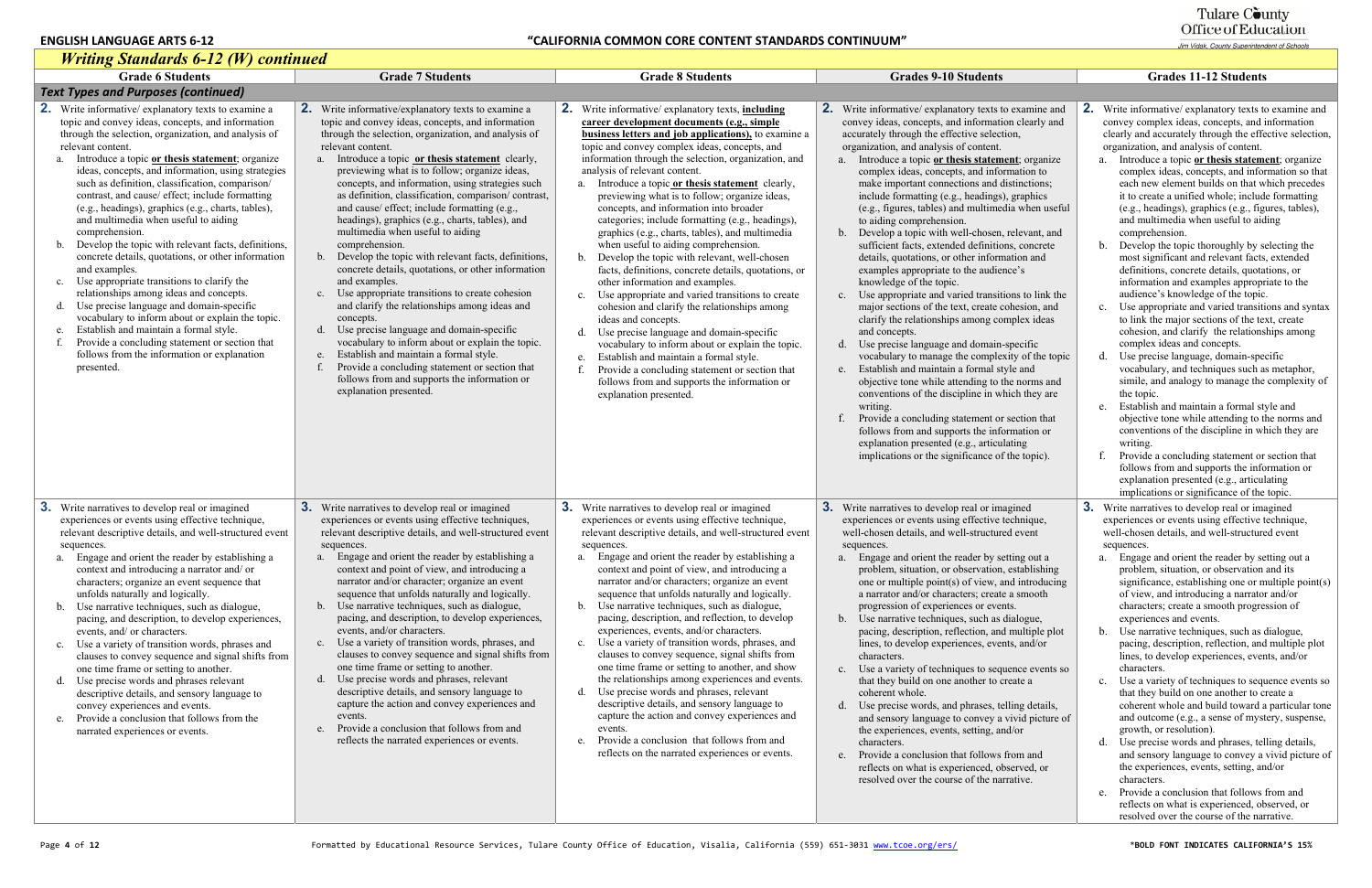#### Tulare County Office of Education

#### *Writing Standards 6-12 (W) continued* Grade 6 Students **Grade 7 Students** Grade 7 Students Grade 8 Students Grades 9-10 Students *Production and Distribution of Writing* **4.** Produce clear and coherent writing in which the development, organization, and style are appropriate to task, purpose, and audience. (Grade-specific expectations for writing types are defined in standards 1-3 above.) **4.** Produce clear and coherent writing in which the development, organization, and style are appropriate to task, purpose, and audience. (Grade-specific expectations for writing types are defined in standards 1-3 above.) **4.** Produce clear and coherent writing in which the development, organization, and style are appropriate to task, purpose, and audience. (Grade-specific expectations for writing types are defined in standards 1-3 above.) **4.** Produce clear and coherent writing in which the the development, organization, and style are to task, purpose, and audience. (Gradeexpectations for writing types are defin standards 1-3 above.) **5.** With some guidance and support from peers and adults, develop and strengthen writing as needed by planning, revising, editing, rewriting, or trying a new approach. (Editing for conventions should demonstrate command of Language standards 1-3 up to and including grade 6 on page 52.) **5.** With some guidance and support from peers and adults, develop and strengthen writing as needed by planning, revising, editing, rewriting, or trying a new approach focusing on how well purpose and audience have been addressed. (Editing for conventions should demonstrate command of Language standards 1-3 up to and including grade 7 on page 52.) **5.** With some guidance and support from peers and adults, develop and strengthen writing as needed by planning, revising, editing, rewriting, or trying a new approach focusing on how well purpose and audience have been addressed. (Editing for conventions should demonstrate command of Language standards 1-3 up to and including grade 8 on page 52.) **5.** Develop and strengthen writing as need planning, revising, editing, rewriting, or approach, focusing on addressing what significant for a specific purpose and au (Editing for conventions should demon command of Language standards 1-3 u including grades 9-10 on page 54.) **6.** Use technology, including the Internet, to produce and publish writing as well as to interact and collaborate with others; demonstrate sufficient command of keyboarding skills to type a minimum of three pages in a single sitting. **6.** Use technology, including the Internet, to produce and publish writing and link to and cite sources as well as to interact and collaborate with others, including linking to and citing sources. **6.** Use technology, including the Internet, to produce and publish writing and present the relationships between information and ideas efficiently as well as to interact and collaborate with others. **6.** Use technology, including the Internet, publish, and update individual or shared products, taking advantage of technology to link to other information and to displ information flexibly and dynamically. *Research to Build Knowledge* **7.** Conduct short research projects to answer a question, drawing on several sources and refocusing the inquiry when appropriate. **7.** Conduct short focused research projects to answer a question, drawing on several sources and generating additional related, focused questions for further research and investigation. **7.** Conduct short research projects to answer a question (including a self-generated question), drawing on several sources and generating additional related, focused questions that allow for multiple avenues of exploration. **7.** Conduct short as well as more sustained projects to answer a question (including generated question), or solve a problem broaden the inquiry when appropriate; multiple sources on the subject, demon understanding of the subject under investment **8.** Gather relevant information from multiple print and digital sources; assess the credibility of each source; and quote or paraphrase the data and conclusions of others while avoiding plagiarism and providing basic bibliographic information for sources. **8.** Gather relevant information from multiple print and digital sources; using search terms effectively; assess the credibility and accuracy of each source; and quote or paraphrase the data and conclusions of others while avoiding plagiarism and following a standard format for citation. **8.** Gather relevant information from multiple print and digital sources; using search terms effectively; assess the credibility and accuracy of each source; and quote or paraphrase the data and conclusions of others while avoiding plagiarism and following a standard format for citation. **8.** Gather relevant information from mult authoritative print and digital sources, advanced searches effectively; assess the of each source in answering the research integrate information into the text selection maintain the flow of ideas, avoiding pl following a standard format for citation **footnotes and endnotes.9.** Draw evidence from literary or informational texts to **9.** Draw evidence from literary or informational text to support analysis, reflection, and research. a. Apply *grade 6 Reading standards* to literature (e.g., "Compare and contrast texts in different forms or genres [e.g., stories and poems; historical novels and fantasy stories] in terms of their approaches to similar themes and topics"). b. Apply *grade 6 Reading standards* to literary nonfiction (e.g., "Trace and evaluate the argument and specific claims in a text, distinguishing claims that are supported by reasons and evidence from claims that are not"). support analysis, reflection and research. a. Apply *grade7 Reading standards* to literature (e.g., "Compare and contrast a fictional portrayal of a time, place, or character and historical account of the same period as a means of understanding how authors of fiction use or alter history"). b. Apply *grade 7 Reading standards* to literary nonfiction (e.g., "Trace and evaluate the argument and specific claims in a text, assessing whether the reasoning is sound and the evidence is relevant and sufficient to support the claims"). **9.** Draw evidence from literary or informational texts to **9.** Draw evidence from literary or informational texts to support analysis, reflection, and research. a. Apply *grade 8 Reading standards* to literature (e.g., "Analyze how a modern work of fiction draws on themes, patterns of events, or character types from myths, traditional stories, or religious works such as the Bible, including describing how the material is rendered new"). b. Apply *grade 8 Reading standards* to literary nonfiction (e.g., "Delineate and evaluate the argument and specific claims in a text, assessing whether the reasoning is sound and the evidence is relevant and sufficient; recognize when irrelevant evidence is introduced"). support analysis, reflection, and research. a. Apply *grades 9-10 Reading standards* to literature (e.g., "Analyze how an au and transforms source material in a [e.g., how Shakespeare treats a there from Ovid or the Bible or how a lat draws on a play by Shakespeare]"). b. Apply *grades 9-10 Reading standards* to literary nonfiction (e.g., "Delineate and evaluated argument and specific claims in a to whether the reasoning is valid and relevant and sufficient; identify fals and fallacious reasoning").

|                                                                                                                                                                                                        | <b>Grades 11-12 Students</b>                                                                                                                                                                                                                                                                                                                                                                                                                                                                                                                                                                                                                                                                                                                                                                                                                              |
|--------------------------------------------------------------------------------------------------------------------------------------------------------------------------------------------------------|-----------------------------------------------------------------------------------------------------------------------------------------------------------------------------------------------------------------------------------------------------------------------------------------------------------------------------------------------------------------------------------------------------------------------------------------------------------------------------------------------------------------------------------------------------------------------------------------------------------------------------------------------------------------------------------------------------------------------------------------------------------------------------------------------------------------------------------------------------------|
|                                                                                                                                                                                                        |                                                                                                                                                                                                                                                                                                                                                                                                                                                                                                                                                                                                                                                                                                                                                                                                                                                           |
| which the<br>re appropriate<br>specific<br>ed in                                                                                                                                                       | 4.<br>Produce clear and coherent writing in which the<br>development, organization, and style are appropriate<br>to task, purpose, and audience. (Grade-specific<br>expectations for writing types are defined in<br>standards 1-3 above.)                                                                                                                                                                                                                                                                                                                                                                                                                                                                                                                                                                                                                |
| ded by<br>or trying a new<br>is most<br>udience.<br>istrate<br>p to and                                                                                                                                | 5.<br>Develop and strengthen writing as needed by<br>planning, revising, editing, rewriting, or trying a new<br>approach, focusing on addressing what is most<br>significant for a specific purpose and audience.<br>(Editing for conventions should demonstrate<br>command of Language standards 1-3 up to and<br>including grades 11-12 on page 54.)                                                                                                                                                                                                                                                                                                                                                                                                                                                                                                    |
| to produce,<br>d writing<br>gy's capacity<br>lay                                                                                                                                                       | 6.<br>Use technology, including the Internet, to produce,<br>publish, and update individual or shared writing<br>products in response to ongoing feedback, including<br>new arguments or information.                                                                                                                                                                                                                                                                                                                                                                                                                                                                                                                                                                                                                                                     |
|                                                                                                                                                                                                        |                                                                                                                                                                                                                                                                                                                                                                                                                                                                                                                                                                                                                                                                                                                                                                                                                                                           |
| d research<br>g a self-<br>n; narrow or<br>synthesize<br>strating<br>estigation.<br>iple                                                                                                               | 7.<br>Conduct short as well as more sustained research<br>projects to answer a question (including a self-<br>generated question) or solve a problem; narrow or<br>broaden the inquiry when appropriate; synthesize<br>multiple sources on the subject, demonstrating<br>understanding of the subject under investigation.<br>8.<br>Gather relevant information from multiple                                                                                                                                                                                                                                                                                                                                                                                                                                                                             |
| using<br>he usefulness<br>ch question;<br>ctively to<br>agiarism and<br>n including                                                                                                                    | authoritative print and digital sources, using<br>advanced searches effectively; assess the strengths<br>and limitations of each source in terms of the task,<br>purpose, and audience; integrate information into the<br>text selectively to maintain the flow of ideas,<br>avoiding plagiarism and overreliance on any one<br>source and following a standard format for citation<br>including footnotes and endnotes.                                                                                                                                                                                                                                                                                                                                                                                                                                  |
| ational texts to<br>ch.<br><i>rds</i> to<br>uthor draws on<br>specific work<br>me or topic<br>ter author<br><i>rds</i> to literary<br>aluate the<br>ext, assessing<br>the evidence is<br>se statements | 9.<br>Draw evidence from literary or informational text to<br>support analysis, reflection, and research.<br>Apply grades 11-12 Reading standards to<br>a.<br>literature (e.g., "Demonstrate knowledge of<br>eighteenth- nineteenth- and early-twentieth-<br>century foundational works of American<br>literature, including how two or more texts from<br>the same period treat similar themes or topics").<br>b.<br>Apply grades 11-12 Reading standards to<br>literary nonfiction (e.g., "Delineate and evaluate<br>the reasoning in seminal U.S. texts, including the<br>application of constitutional principles and use of<br>legal reasoning [e.g., in U.S. Supreme Court<br>Case majority opinions and dissents) and the<br>premises, purposes, and arguments in works of<br>public advocacy (e.g., The Federalist,<br>presidential addresses]"). |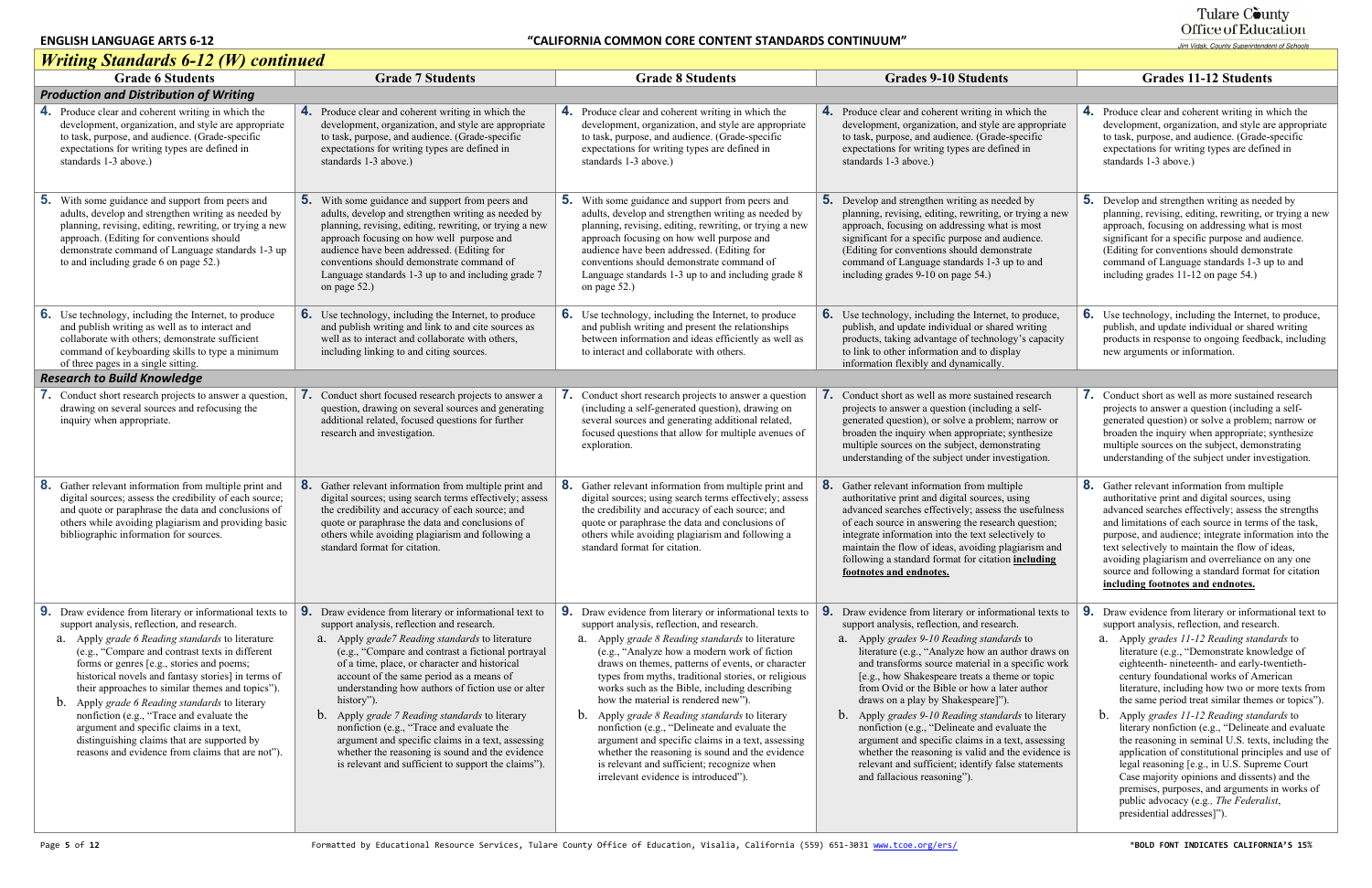#### **ENGLISH LANGUAGE ARTS 6-12**

#### **LANGUAGE ARTS 6‐12 "CALIFORNIA COMMON CORE CONTENT STANDARDS CONTINUUM"**

| <b>Writing Standards 6-12 (W) continued</b>                                                                                                                                                                                               |                                                                                                                                                                                                                                           |                                                                                                                                                                                                                                           |                                                                                                                                                                                                                       |                                                                                                                                                                                |
|-------------------------------------------------------------------------------------------------------------------------------------------------------------------------------------------------------------------------------------------|-------------------------------------------------------------------------------------------------------------------------------------------------------------------------------------------------------------------------------------------|-------------------------------------------------------------------------------------------------------------------------------------------------------------------------------------------------------------------------------------------|-----------------------------------------------------------------------------------------------------------------------------------------------------------------------------------------------------------------------|--------------------------------------------------------------------------------------------------------------------------------------------------------------------------------|
| <b>Grade 6 Students</b>                                                                                                                                                                                                                   | <b>Grade 7 Students</b>                                                                                                                                                                                                                   | <b>Grade 8 Students</b>                                                                                                                                                                                                                   | <b>Grades 9-10 Students</b>                                                                                                                                                                                           | <b>Grades 11-12 Students</b>                                                                                                                                                   |
| <b>Range of Writing</b>                                                                                                                                                                                                                   |                                                                                                                                                                                                                                           |                                                                                                                                                                                                                                           |                                                                                                                                                                                                                       |                                                                                                                                                                                |
| <b>10.</b> Write routinely over extended time frames (time for<br>research, reflection, and revision) and shorter time<br>frames (a single sitting or a day or two) for a range of<br>discipline-specific tasks, purposes, and audiences. | <b>10.</b> Write routinely over extended time frames (time for<br>research, reflection, and revision) and shorter time<br>frames (a single sitting or a day or two) for a range of<br>discipline-specific tasks, purposes, and audiences. | <b>10.</b> Write routinely over extended time frames (time for<br>research, reflection, and revision) and shorter time<br>frames (a single sitting or a day or two) for a range of<br>discipline-specific tasks, purposes, and audiences. | <b>10.</b> Write routinely over extended time frames (time for<br>research, reflection, and revision) and shorter time<br>frames (a single sitting or a day or two) for a range of<br>tasks, purposes, and audiences. | <b>10.</b> Write routinely over extended time fra<br>research, reflection, and revision) and s<br>frames (a single sitting or a day or two)<br>tasks, purposes, and audiences. |

|                                                   | <b>Grades 11-12 Students</b>                                                                                                                                                                                          |
|---------------------------------------------------|-----------------------------------------------------------------------------------------------------------------------------------------------------------------------------------------------------------------------|
|                                                   |                                                                                                                                                                                                                       |
| mes (time for<br>shorter time<br>) for a range of | <b>10.</b> Write routinely over extended time frames (time for<br>research, reflection, and revision) and shorter time<br>frames (a single sitting or a day or two) for a range of<br>tasks, purposes, and audiences. |

## *Speaking & Listening Standards 6-12 (SL)*

| <b>Comprehension and Collaboration</b>                                                                                                                                                                                                                                                                                                                                                                                                                                                                                                                                                                                                                                                                                                                                                                                                                                                                                              |                                                                                                                                                                                                                                                                                                                                                                                                                                                                                                                                                                                                                                                                                                                                                                                                                                                                                                                                                           |                                                                                                                                                                                                                                                                                                                                                                                                                                                                                                                                                                                                                                                                                                                                                                                                                                                                                                                                                                                            |                                                                                                                                                                                                                                                                                                                                                                                                                                                                                                                                                                                                                                                                                                                                                                                                                                                                                                                                                                                                                                                                                                                                                                                                                                                                                                                                                                         |                                                                                                                                                                                                                                                                                                                                                                                                                                                                                                                                                                                                                                                                                                                                                                                                                                                                                                                                                                                                                                                                                                                                                                                                                                                                                                                                                       |
|-------------------------------------------------------------------------------------------------------------------------------------------------------------------------------------------------------------------------------------------------------------------------------------------------------------------------------------------------------------------------------------------------------------------------------------------------------------------------------------------------------------------------------------------------------------------------------------------------------------------------------------------------------------------------------------------------------------------------------------------------------------------------------------------------------------------------------------------------------------------------------------------------------------------------------------|-----------------------------------------------------------------------------------------------------------------------------------------------------------------------------------------------------------------------------------------------------------------------------------------------------------------------------------------------------------------------------------------------------------------------------------------------------------------------------------------------------------------------------------------------------------------------------------------------------------------------------------------------------------------------------------------------------------------------------------------------------------------------------------------------------------------------------------------------------------------------------------------------------------------------------------------------------------|--------------------------------------------------------------------------------------------------------------------------------------------------------------------------------------------------------------------------------------------------------------------------------------------------------------------------------------------------------------------------------------------------------------------------------------------------------------------------------------------------------------------------------------------------------------------------------------------------------------------------------------------------------------------------------------------------------------------------------------------------------------------------------------------------------------------------------------------------------------------------------------------------------------------------------------------------------------------------------------------|-------------------------------------------------------------------------------------------------------------------------------------------------------------------------------------------------------------------------------------------------------------------------------------------------------------------------------------------------------------------------------------------------------------------------------------------------------------------------------------------------------------------------------------------------------------------------------------------------------------------------------------------------------------------------------------------------------------------------------------------------------------------------------------------------------------------------------------------------------------------------------------------------------------------------------------------------------------------------------------------------------------------------------------------------------------------------------------------------------------------------------------------------------------------------------------------------------------------------------------------------------------------------------------------------------------------------------------------------------------------------|-------------------------------------------------------------------------------------------------------------------------------------------------------------------------------------------------------------------------------------------------------------------------------------------------------------------------------------------------------------------------------------------------------------------------------------------------------------------------------------------------------------------------------------------------------------------------------------------------------------------------------------------------------------------------------------------------------------------------------------------------------------------------------------------------------------------------------------------------------------------------------------------------------------------------------------------------------------------------------------------------------------------------------------------------------------------------------------------------------------------------------------------------------------------------------------------------------------------------------------------------------------------------------------------------------------------------------------------------------|
| <b>1.</b> Engage effectively in a range of collaborative<br>discussions (one-on-one, in groups, and teacher-led)<br>with diverse partners on grade 6 topics, texts, and<br>issues, building on others' ideas and expressing their<br>own clearly.<br>a. Come to discussions prepared, having read or<br>studied required material; explicitly draw on that<br>preparation by referring to evidence on the topic,<br>text, or issue to probe and reflect on ideas under<br>discussion.<br>Follow rules for collegial discussions, set specific<br>goals and deadlines, and define individual roles<br>as needed.<br>Pose and respond to specific questions with<br>$c_{\cdot}$<br>elaboration and detail by making comments that<br>contribute to the topic, text, or issue under<br>discussion.<br>Review the key ideas expressed and demonstrate<br>understanding of multiple perspectives through<br>reflection and paraphrasing. | Engage effectively in a range of collaborative<br>discussions (one-on-one, in groups, and teacher-led)<br>with diverse partners on grade 7 topics, texts, and<br>issues building on others' ideas and expressing their<br>own clearly.<br>a. Come to discussions prepared, having read or<br>researched material under study; explicitly draw<br>on that preparation by referring to evidence on<br>the topic, text, or issue to probe and reflect on<br>ideas under discussion.<br>Follow rules for collegial discussions, track<br>$\mathbf{b}$ .<br>progress toward specific goals and deadlines, and<br>define individual roles as needed.<br>Pose questions that elicit elaboration and respond<br>$c$ .<br>to others' questions and comments with relevant<br>observations and ideas that bring the discussion<br>back on topic as needed.<br>d. Acknowledge new information expressed by<br>others and, when warranted, modify their own<br>views. | <b>1.</b> Engage effectively in a range of collaborative<br>discussions (one-on-one, in groups, and teacher-led)<br>with diverse partners on grade 8 topics, texts, and<br>issues, building on others' ideas and expressing their<br>own clearly.<br>a. Come to discussions prepared, having read or<br>research material under study; explicitly draw on<br>that preparation by referring to evidence on the<br>topic, text, or issue to probe and reflect on ideas<br>under discussion.<br>Follow rules for collegial discussions and<br>decision-making, track progress toward specific<br>goals and deadlines, and define individual roles<br>as needed.<br>Pose questions that connect the ideas of several<br>speakers and respond to others' questions and<br>comments with relevant evidence, observations,<br>and ideas.<br>Acknowledge new information expressed by<br>others, and, when warranted, qualify or justify<br>their own views in light of the evidence<br>presented. | <b>1.</b> Initiate and participate effectively in a range of<br>collaborative discussions (one-on-one, in groups, and<br>teacher-led) with diverse partners on grades 9-10<br>topics, texts, and issues, building on others' ideas<br>and expressing their own clearly and persuasively.<br>a. Come to discussions prepared, having read and<br>researched material under study; explicitly draw<br>on that preparation by referring to evidence from<br>texts and other research on the topic or issue to<br>stimulate a thoughtful, well-reasoned exchange<br>of ideas.<br>Work with peers to set rules for collegial<br>$b_{1}$<br>discussions and decision-making (e.g., informal<br>consensus, taking votes on key issues,<br>presentation of alternate views), clear goals and<br>deadlines, and individual roles as needed.<br>c. Propel conversations by posing and responding<br>to questions that relate the current discussion to<br>broader themes or larger ideas; actively<br>incorporate others into the discussion; and<br>clarify, verify, or challenge ideas and<br>conclusions.<br>Respond thoughtfully to diverse perspectives,<br>summarize points of agreement and<br>disagreement, and, when warranted, qualify or<br>justify their own views and understanding and<br>make new connections in light of the evidence<br>and reasoning presented. | Initiate and participate effectively in a range of<br>1.<br>collaborative discussions (one-on-one, in groups,<br>teacher-led) with diverse partners on grades 11-1.<br>topics, texts, and issues, building on others' ideas<br>and expressing their own clearly and persuasively<br>a. Come to discussions prepared, having read an<br>researched material under study; explicitly dra<br>on that preparation by referring to evidence fr<br>texts and other research on the topic or issue t<br>simulate a thoughtful, well-reasoned exchange<br>ideas.<br><b>b.</b> Work with peers to promote civil, democratic<br>discussions and decision-making, set clear go:<br>and deadlines, and establish individual roles a<br>needed.<br>Propel conversations by posing and respondin<br>$c_{\bullet}$<br>to questions that probe reasoning and evidenc<br>ensure a hearing for a full range of positions of<br>topic or issue; clarify, verify, or challenge idea<br>and conclusions; and promote divergent and<br>creative perspectives.<br>Respond thoughtfully to diverse perspectives;<br>$\mathbf{d}$ .<br>synthesize comments, claims, and evidence m<br>on all sides of an issue; resolve contradictions<br>when possible; and determine what additional<br>information or research is required to deepen<br>investigation or complete the task. |
| <b>2.</b> Interpret information presented in diverse media and<br>formats (e.g., visually, quantitatively, orally) and<br>explain how it contributes to a topic, text, or issue<br>under study.                                                                                                                                                                                                                                                                                                                                                                                                                                                                                                                                                                                                                                                                                                                                     | 2.<br>Analyze the main ideas and supporting details<br>presented in diverse media and formats (e.g.,<br>visually, quantitatively, orally) and explain how the<br>ideas clarify a topic, text, or issue under study.                                                                                                                                                                                                                                                                                                                                                                                                                                                                                                                                                                                                                                                                                                                                       | <b>2.</b> Analyze the purpose of information presented in<br>diverse media and formats (e.g., visually,<br>quantitatively, orally) and evaluate the motives (e.g.,<br>social, commercial, political) behind its presentation.                                                                                                                                                                                                                                                                                                                                                                                                                                                                                                                                                                                                                                                                                                                                                              | 2. Integrate multiple sources of information presented<br>in diverse media or formats (e.g., visually,<br>quantitatively, orally) evaluating the credibility and<br>accuracy of each source.                                                                                                                                                                                                                                                                                                                                                                                                                                                                                                                                                                                                                                                                                                                                                                                                                                                                                                                                                                                                                                                                                                                                                                            | 2.<br>Integrate multiple sources of information presente<br>in diverse formats and media (e.g., visually,<br>quantitatively, orally) in order to make informed<br>decisions and solve problems, evaluating the<br>credibility and accuracy of each source and noting<br>any discrepancies among the data.                                                                                                                                                                                                                                                                                                                                                                                                                                                                                                                                                                                                                                                                                                                                                                                                                                                                                                                                                                                                                                             |
| <b>3.</b> Delineate a speaker's argument and specific claims,<br>distinguishing claims that are supported by reasons<br>and evidence from claims that are not.                                                                                                                                                                                                                                                                                                                                                                                                                                                                                                                                                                                                                                                                                                                                                                      | <b>3.</b> Delineate a speaker's argument and specific claims,<br>and attitude toward the subject, evaluating the<br>soundness of the reasoning and the relevance and<br>sufficiency of the evidence.                                                                                                                                                                                                                                                                                                                                                                                                                                                                                                                                                                                                                                                                                                                                                      | <b>3.</b> Delineate a speaker's argument and specific claims,<br>evaluating the soundness of the reasoning and<br>relevance and sufficiency of the evidence and<br>identifying when irrelevant evidence is introduced.                                                                                                                                                                                                                                                                                                                                                                                                                                                                                                                                                                                                                                                                                                                                                                     | <b>3.</b> Evaluate a speaker's or point of view, reasoning, and<br>use of evidence and rhetoric, identifying any<br>fallacious reasoning or exaggerated or distorted<br>evidence.                                                                                                                                                                                                                                                                                                                                                                                                                                                                                                                                                                                                                                                                                                                                                                                                                                                                                                                                                                                                                                                                                                                                                                                       | Evaluate a speaker's point of view, reasoning, and<br>use of evidence and rhetoric, assessing the stance.<br>premises, links among ideas, word choice, points<br>emphasis, and tone used.                                                                                                                                                                                                                                                                                                                                                                                                                                                                                                                                                                                                                                                                                                                                                                                                                                                                                                                                                                                                                                                                                                                                                             |
| Page 6 of 12                                                                                                                                                                                                                                                                                                                                                                                                                                                                                                                                                                                                                                                                                                                                                                                                                                                                                                                        |                                                                                                                                                                                                                                                                                                                                                                                                                                                                                                                                                                                                                                                                                                                                                                                                                                                                                                                                                           | Formatted by Educational Resource Services, Tulare County Office of Education, Visalia, California (559) 651-3031 www.tcoe.org/ers/                                                                                                                                                                                                                                                                                                                                                                                                                                                                                                                                                                                                                                                                                                                                                                                                                                                        |                                                                                                                                                                                                                                                                                                                                                                                                                                                                                                                                                                                                                                                                                                                                                                                                                                                                                                                                                                                                                                                                                                                                                                                                                                                                                                                                                                         | *BOLD FONT INDICATES CALIFORNIA'S 15%                                                                                                                                                                                                                                                                                                                                                                                                                                                                                                                                                                                                                                                                                                                                                                                                                                                                                                                                                                                                                                                                                                                                                                                                                                                                                                                 |

# Tulare County<br>Office of Education

| range of<br>in groups, and<br>rades 9-10<br>hers' ideas<br>ersuasively.<br>ing read and<br>splicitly draw<br>evidence from<br>c or issue to<br>ed exchange<br>llegial<br>e.g., informal<br>ies,<br>ear goals and<br>eeded.<br>d responding<br>discussion to<br>ively<br>on; and<br>nd<br>rspectives,<br>ı<br>d, qualify or<br>tanding and<br>he evidence<br>on presented<br>illy,<br>edibility and | 1.<br>Initiate and participate effectively in a range of<br>collaborative discussions (one-on-one, in groups, and<br>teacher-led) with diverse partners on grades 11-12<br>topics, texts, and issues, building on others' ideas<br>and expressing their own clearly and persuasively.<br>Come to discussions prepared, having read and<br>a.<br>researched material under study; explicitly draw<br>on that preparation by referring to evidence from<br>texts and other research on the topic or issue to<br>simulate a thoughtful, well-reasoned exchange of<br>ideas.<br>Work with peers to promote civil, democratic<br>b.<br>discussions and decision-making, set clear goals<br>and deadlines, and establish individual roles as<br>needed.<br>Propel conversations by posing and responding<br>$\mathbf{c}$ .<br>to questions that probe reasoning and evidence;<br>ensure a hearing for a full range of positions on a<br>topic or issue; clarify, verify, or challenge ideas<br>and conclusions; and promote divergent and<br>creative perspectives.<br>d.<br>Respond thoughtfully to diverse perspectives;<br>synthesize comments, claims, and evidence made<br>on all sides of an issue; resolve contradictions<br>when possible; and determine what additional<br>information or research is required to deepen the<br>investigation or complete the task.<br>2.<br>Integrate multiple sources of information presented<br>in diverse formats and media (e.g., visually,<br>quantitatively, orally) in order to make informed<br>decisions and solve problems, evaluating the<br>credibility and accuracy of each source and noting<br>any discrepancies among the data. |
|----------------------------------------------------------------------------------------------------------------------------------------------------------------------------------------------------------------------------------------------------------------------------------------------------------------------------------------------------------------------------------------------------|--------------------------------------------------------------------------------------------------------------------------------------------------------------------------------------------------------------------------------------------------------------------------------------------------------------------------------------------------------------------------------------------------------------------------------------------------------------------------------------------------------------------------------------------------------------------------------------------------------------------------------------------------------------------------------------------------------------------------------------------------------------------------------------------------------------------------------------------------------------------------------------------------------------------------------------------------------------------------------------------------------------------------------------------------------------------------------------------------------------------------------------------------------------------------------------------------------------------------------------------------------------------------------------------------------------------------------------------------------------------------------------------------------------------------------------------------------------------------------------------------------------------------------------------------------------------------------------------------------------------------------------------------------------------------------------|
| reasoning, and<br>ng any<br>distorted                                                                                                                                                                                                                                                                                                                                                              | 3.<br>Evaluate a speaker's point of view, reasoning, and<br>use of evidence and rhetoric, assessing the stance,<br>premises, links among ideas, word choice, points of<br>emphasis, and tone used.                                                                                                                                                                                                                                                                                                                                                                                                                                                                                                                                                                                                                                                                                                                                                                                                                                                                                                                                                                                                                                                                                                                                                                                                                                                                                                                                                                                                                                                                                   |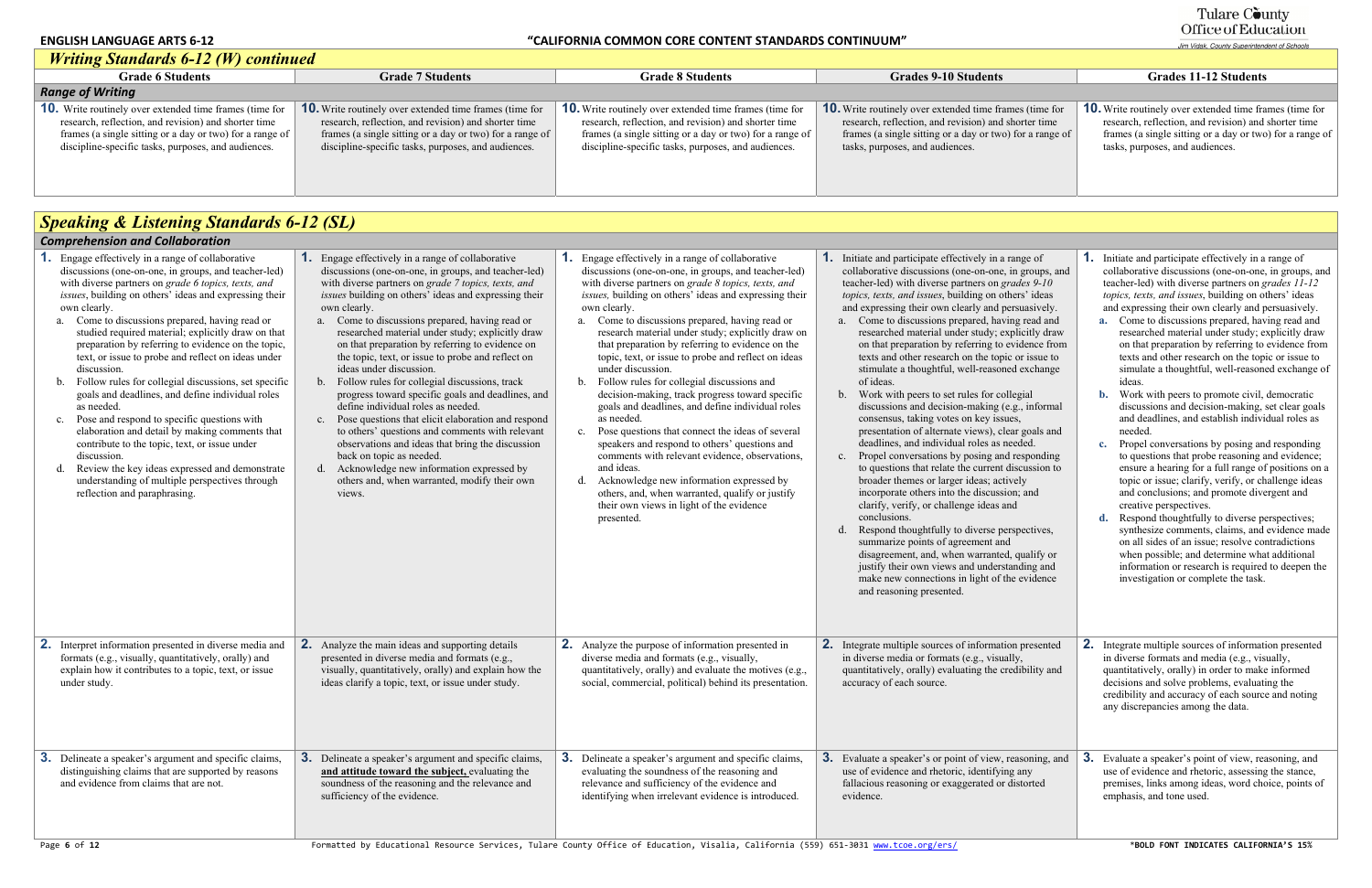| <b>Speaking &amp; Listening Standards 0-12 (SL) Continued</b>                                                                                                                                                                                                                                                                                                                                                                                                                                                                                                                                                                                                     |                                                                                                                                                                                                                                                                                                                                                                                                                                                                                                                                                   |                                                                                                                                                                                                                                                                                                                                                                                                                                                                                                                                                                                                                                       |                                                                                                                                                                                                                                                                                                                                                                                                                                                                                                                                                                                                                                                                                                                                                                                                                                                                                                                                                                                                                                                                                                             |                                                                                                                                                                                                                                                                                                                                                                                                                                                                                                                                                                                                                                                                                                                                                                                                                                                                                                                                                                                                                                                                                                                                                                   |
|-------------------------------------------------------------------------------------------------------------------------------------------------------------------------------------------------------------------------------------------------------------------------------------------------------------------------------------------------------------------------------------------------------------------------------------------------------------------------------------------------------------------------------------------------------------------------------------------------------------------------------------------------------------------|---------------------------------------------------------------------------------------------------------------------------------------------------------------------------------------------------------------------------------------------------------------------------------------------------------------------------------------------------------------------------------------------------------------------------------------------------------------------------------------------------------------------------------------------------|---------------------------------------------------------------------------------------------------------------------------------------------------------------------------------------------------------------------------------------------------------------------------------------------------------------------------------------------------------------------------------------------------------------------------------------------------------------------------------------------------------------------------------------------------------------------------------------------------------------------------------------|-------------------------------------------------------------------------------------------------------------------------------------------------------------------------------------------------------------------------------------------------------------------------------------------------------------------------------------------------------------------------------------------------------------------------------------------------------------------------------------------------------------------------------------------------------------------------------------------------------------------------------------------------------------------------------------------------------------------------------------------------------------------------------------------------------------------------------------------------------------------------------------------------------------------------------------------------------------------------------------------------------------------------------------------------------------------------------------------------------------|-------------------------------------------------------------------------------------------------------------------------------------------------------------------------------------------------------------------------------------------------------------------------------------------------------------------------------------------------------------------------------------------------------------------------------------------------------------------------------------------------------------------------------------------------------------------------------------------------------------------------------------------------------------------------------------------------------------------------------------------------------------------------------------------------------------------------------------------------------------------------------------------------------------------------------------------------------------------------------------------------------------------------------------------------------------------------------------------------------------------------------------------------------------------|
| <b>Grade 6 Students</b>                                                                                                                                                                                                                                                                                                                                                                                                                                                                                                                                                                                                                                           | <b>Grade 7 Students</b>                                                                                                                                                                                                                                                                                                                                                                                                                                                                                                                           | <b>Grade 8 Students</b>                                                                                                                                                                                                                                                                                                                                                                                                                                                                                                                                                                                                               | <b>Grades 9-10 Students</b>                                                                                                                                                                                                                                                                                                                                                                                                                                                                                                                                                                                                                                                                                                                                                                                                                                                                                                                                                                                                                                                                                 | <b>Grades 11-12 Students</b>                                                                                                                                                                                                                                                                                                                                                                                                                                                                                                                                                                                                                                                                                                                                                                                                                                                                                                                                                                                                                                                                                                                                      |
| <b>Presentation of Knowledge and Ideas</b>                                                                                                                                                                                                                                                                                                                                                                                                                                                                                                                                                                                                                        |                                                                                                                                                                                                                                                                                                                                                                                                                                                                                                                                                   |                                                                                                                                                                                                                                                                                                                                                                                                                                                                                                                                                                                                                                       |                                                                                                                                                                                                                                                                                                                                                                                                                                                                                                                                                                                                                                                                                                                                                                                                                                                                                                                                                                                                                                                                                                             |                                                                                                                                                                                                                                                                                                                                                                                                                                                                                                                                                                                                                                                                                                                                                                                                                                                                                                                                                                                                                                                                                                                                                                   |
| 4. Present claims and findings (e.g., argument,<br>narrative, informative, response to literature<br>presentations), and sequencing ideas logically and<br>using pertinent descriptions, facts, and details and<br>nonverbal elements to accentuate main ideas or<br>themes; use appropriate eye contact, adequate<br>volume, and clear pronunciation.<br>Plan and deliver an informative/explanatory<br>presentation that: develops a topic with<br>relevant facts, definitions, and concrete<br>details; uses appropriate transitions to clarify<br>relationship; uses precise language and<br>domain specific vocabulary; and provides a<br>strong conclusion. | 4. Present claims and findings (e.g., argument,<br>narrative, summary presentations), emphasizing<br>salient points in a focused, coherent manner with<br>pertinent descriptions, facts and examples; use<br>appropriate eye contact, adequate volume, and clear<br>pronunciation.<br>Plan and present an argument that: supports<br>a.<br>a claim, acknowledges counterarguments,<br>organizes evidence logically, uses words and<br>phrases to create cohesion, and provides a<br>concluding statement that supports the<br>argument presented. | 4. Present claims and findings (e.g., argument,<br>narrative, response to literature presentations).<br>emphasizing salient points in a focused, coherent<br>manner with relevant evidence, sound valid<br>reasoning and well-chosen detail; use appropriate eye<br>contact, adequate volume, and clear pronunciation.<br>Plan and present a narrative that :<br>a.<br>establishes a context and point of view,<br>presents a logical sequence, uses narrative<br>techniques (e.g., dialogue, pacing,<br>description, sensory language), uses a variety<br>of transitions, and provides a conclusion that<br>reflects the experience. | <b>4.</b> Present information, findings, and supporting<br>evidence clearly, concisely and logically (using<br>appropriate eye contact, adequate volume, and<br>clear pronunciation) such that listeners can follow<br>the line of reasoning and the organization,<br>development, substance, and style are appropriate to<br>purpose (e.g., argument, narrative, informative,<br>response to literature presentations), audience,<br>and task.<br>a. Plan and deliver an informative/explanatory<br>presentation that: presents evidence in<br>support of a thesis, conveys information from<br>primary and secondary sources coherently,<br>uses domain specific vocabulary, and<br>provides a conclusion that summarizes the<br>main points. $(9th$ or $10th$ grade),<br>b. Plan, memorize and present a recitation (e.g.,<br>poem, selection from a speech or dramatic<br>soliloguy) that: conveys the meaning of the<br>selection and includes appropriate<br>performance techniques (e.g., tone, rate, voice<br>modulation) to achieve the desired aesthetic<br>effect. $(9^{th}$ or $10^{th}$ grade) | 4. Present information, findings, and suppo<br>evidence (e.g., reflective, historical inv<br>response to literature presentations),<br>clear and distinct perspective, such that I<br>follow the line of reasoning, alternative<br>perspectives are addressed, and the orga<br>development, substance, and style are ap<br>purpose, audience, and a range or formal<br>informal tasks. Uses appropriate eye co<br>adequate volume, and clear pronuncia<br>a. Plan and deliver a reflective that:<br>the significance of a personal expe<br>event, or concern; uses sensory la<br>convey a vivid picture; includes a<br>narrative techniques (e.g., dialogu<br>description); and draws comparis<br>the specific incident and broader<br>$(11th or 12th grade)$<br>Plan and present an argument the<br>b.<br>a precise claim; provides a logical<br>for claims, and evidence; uses rhe<br>devices to support assertions (e.g.<br>appeal to logic through reasoning<br>emotions or ethical belief); uses va<br>to link major sections of the prese<br>create cohesion and clarity; and p<br>concluding statement that suppor<br>argument presented. $(11th or 12th)$ |
| 5.<br>Include multimedia components (e.g., graphics,<br>images, music, sound) and visual displays in<br>presentations to clarify information.                                                                                                                                                                                                                                                                                                                                                                                                                                                                                                                     | <b>5.</b> Include multimedia components and visual displays<br>in presentations to clarify claims and findings and<br>emphasize salient points.                                                                                                                                                                                                                                                                                                                                                                                                   | <b>5.</b> Integrate multimedia and visual displays into<br>presentations to clarify information, strengthen<br>claims and evidence, and add interest.                                                                                                                                                                                                                                                                                                                                                                                                                                                                                 | <b>5.</b> Make strategic use of digital media (e.g., textual,<br>graphical, audio, visual, and interactive elements) in<br>presentations to enhance understanding of findings,<br>reasoning, and evidence and to add interest.                                                                                                                                                                                                                                                                                                                                                                                                                                                                                                                                                                                                                                                                                                                                                                                                                                                                              | <b>5.</b> Make strategic use of digital media (e.g.<br>graphical, audio, visual, and interactive<br>presentations to enhance understanding<br>reasoning, and evidence and to add inter                                                                                                                                                                                                                                                                                                                                                                                                                                                                                                                                                                                                                                                                                                                                                                                                                                                                                                                                                                            |
| 6.<br>Adapt speech to variety of contexts and tasks,<br>demonstrating command of formal English when<br>indicated or appropriate. (See grade 6 Language<br>standards 1 and 3.)                                                                                                                                                                                                                                                                                                                                                                                                                                                                                    | <b>6.</b> Adapt speech to a variety of contexts and tasks,<br>demonstrating command of formal English when<br>indicated or appropriate. (See grade 7 Language<br>standards 1 and 3.)                                                                                                                                                                                                                                                                                                                                                              | <b>6.</b> Adapt speech to a variety of contexts and tasks,<br>demonstrating a command of formal English when<br>indicated or appropriate. (See grade 8 Language<br>standards $1$ and $3$ .)                                                                                                                                                                                                                                                                                                                                                                                                                                           | <b>6.</b> Adapt speech to a variety of contexts and tasks,<br>demonstrating a command of formal English when<br>indicated or appropriate. (See grade 9-10 Language<br>standards $1$ and $3$ .)                                                                                                                                                                                                                                                                                                                                                                                                                                                                                                                                                                                                                                                                                                                                                                                                                                                                                                              | 6.<br>Adapt speech to a variety of contexts and<br>demonstrating a command of formal Eng<br>indicated or appropriate. (See grades 11-<br>Language standards 1 and 3.)                                                                                                                                                                                                                                                                                                                                                                                                                                                                                                                                                                                                                                                                                                                                                                                                                                                                                                                                                                                             |
| <b>Language Standards 6-12 (L)</b>                                                                                                                                                                                                                                                                                                                                                                                                                                                                                                                                                                                                                                |                                                                                                                                                                                                                                                                                                                                                                                                                                                                                                                                                   |                                                                                                                                                                                                                                                                                                                                                                                                                                                                                                                                                                                                                                       |                                                                                                                                                                                                                                                                                                                                                                                                                                                                                                                                                                                                                                                                                                                                                                                                                                                                                                                                                                                                                                                                                                             |                                                                                                                                                                                                                                                                                                                                                                                                                                                                                                                                                                                                                                                                                                                                                                                                                                                                                                                                                                                                                                                                                                                                                                   |
| <b>Conventions of Standard English</b>                                                                                                                                                                                                                                                                                                                                                                                                                                                                                                                                                                                                                            |                                                                                                                                                                                                                                                                                                                                                                                                                                                                                                                                                   |                                                                                                                                                                                                                                                                                                                                                                                                                                                                                                                                                                                                                                       |                                                                                                                                                                                                                                                                                                                                                                                                                                                                                                                                                                                                                                                                                                                                                                                                                                                                                                                                                                                                                                                                                                             |                                                                                                                                                                                                                                                                                                                                                                                                                                                                                                                                                                                                                                                                                                                                                                                                                                                                                                                                                                                                                                                                                                                                                                   |
| Demonstrate command of the conventions of<br>standard English grammar and usage when writing or<br>speaking.<br>a. Ensure that pronouns are in the proper case                                                                                                                                                                                                                                                                                                                                                                                                                                                                                                    | <b>1.</b> Demonstrate command of the conventions of<br>standard English grammar and usage when writing or<br>speaking.<br>a. Explain the function of phrases and clauses in                                                                                                                                                                                                                                                                                                                                                                       | <b>1.</b> Demonstrate command of the conventions of<br>standard English grammar and usage when writing or<br>speaking.<br>a. Explain the function of verbals (gerunds,                                                                                                                                                                                                                                                                                                                                                                                                                                                                | <b>1.</b> Demonstrate command of the conventions of<br>standard English grammar and usage when writing or<br>speaking.<br>a. Use parallel structure.*                                                                                                                                                                                                                                                                                                                                                                                                                                                                                                                                                                                                                                                                                                                                                                                                                                                                                                                                                       | 1.<br>Demonstrate command of the convention<br>standard English grammar and usage wh<br>speaking.<br>a. Apply the understanding that usage i                                                                                                                                                                                                                                                                                                                                                                                                                                                                                                                                                                                                                                                                                                                                                                                                                                                                                                                                                                                                                      |

|                                                                                                                                                                                                                                                                                   | <b>Grades 11-12 Students</b>                                                                                                                                                                                                                                                                                                                                                                                                                                                                                                                                                                                                                                                                                                                                                                                                                                                                                                                                                                                                                                                                                                                                                                                                                                                                                                                                                                                                                                |
|-----------------------------------------------------------------------------------------------------------------------------------------------------------------------------------------------------------------------------------------------------------------------------------|-------------------------------------------------------------------------------------------------------------------------------------------------------------------------------------------------------------------------------------------------------------------------------------------------------------------------------------------------------------------------------------------------------------------------------------------------------------------------------------------------------------------------------------------------------------------------------------------------------------------------------------------------------------------------------------------------------------------------------------------------------------------------------------------------------------------------------------------------------------------------------------------------------------------------------------------------------------------------------------------------------------------------------------------------------------------------------------------------------------------------------------------------------------------------------------------------------------------------------------------------------------------------------------------------------------------------------------------------------------------------------------------------------------------------------------------------------------|
|                                                                                                                                                                                                                                                                                   |                                                                                                                                                                                                                                                                                                                                                                                                                                                                                                                                                                                                                                                                                                                                                                                                                                                                                                                                                                                                                                                                                                                                                                                                                                                                                                                                                                                                                                                             |
| orting<br>y <i>(using</i><br>lume, and<br>s can follow<br>on,<br>ppropriate to<br>formative,<br>_ audience,<br>explanatory<br>nce in:<br>mation from<br>coherently,<br>, and<br>arizes the<br>citation (e.g.,<br>dramatic<br>ning of the<br>te<br>ne, rate, voice<br>ed aesthetic | 4.<br>Present information, findings, and supporting<br>evidence (e.g., reflective, historical investigation,<br>response to literature presentations), conveying a<br>clear and distinct perspective, such that listeners can<br>follow the line of reasoning, alternative or opposing<br>perspectives are addressed, and the organization,<br>development, substance, and style are appropriate to<br>purpose, audience, and a range or formal and<br>informal tasks. Uses appropriate eye contact,<br>adequate volume, and clear pronunciation.<br>Plan and deliver a reflective that: explores<br>a.<br>the significance of a personal experience,<br>event, or concern; uses sensory language to<br>convey a vivid picture; includes appropriate<br>narrative techniques (e.g., dialogue, pacing,<br>description); and draws comparisons between<br>the specific incident and broader themes.<br>$(11th or 12th grade)$<br>$\mathbf{b}$ .<br>Plan and present an argument that: supports<br>a precise claim; provides a logical sequence<br>for claims, and evidence; uses rhetorical<br>devices to support assertions (e.g., analogy,<br>appeal to logic through reasoning, appeal to<br>emotions or ethical belief); uses varied syntax<br>to link major sections of the presentation to<br>create cohesion and clarity; and provides a<br>concluding statement that supports the<br>argument presented. (11 <sup>th</sup> or 12 <sup>th</sup> grade) |
| ,., textual,<br>elements) in<br>of findings,<br>rest.<br>d tasks,<br>nglish when<br>0 Language                                                                                                                                                                                    | 5.<br>Make strategic use of digital media (e.g., textual,<br>graphical, audio, visual, and interactive elements) in<br>presentations to enhance understanding of findings,<br>reasoning, and evidence and to add interest.<br>6.<br>Adapt speech to a variety of contexts and tasks,<br>demonstrating a command of formal English when<br>indicated or appropriate. (See grades 11-12<br>Language standards 1 and 3.)                                                                                                                                                                                                                                                                                                                                                                                                                                                                                                                                                                                                                                                                                                                                                                                                                                                                                                                                                                                                                                       |
|                                                                                                                                                                                                                                                                                   |                                                                                                                                                                                                                                                                                                                                                                                                                                                                                                                                                                                                                                                                                                                                                                                                                                                                                                                                                                                                                                                                                                                                                                                                                                                                                                                                                                                                                                                             |
|                                                                                                                                                                                                                                                                                   |                                                                                                                                                                                                                                                                                                                                                                                                                                                                                                                                                                                                                                                                                                                                                                                                                                                                                                                                                                                                                                                                                                                                                                                                                                                                                                                                                                                                                                                             |
| ons of<br>hen writing or<br>verb,<br>epositional,<br>dependent;<br>specific<br>est to writing                                                                                                                                                                                     | 1.<br>Demonstrate command of the conventions of<br>standard English grammar and usage when writing or<br>speaking.<br>Apply the understanding that usage is a matter of<br>a.<br>convention, can change over time, and is<br>sometimes contested.<br>Resolve issues of complex or contested usage,<br>b.<br>consulting references (e.g., Merriam-Webster's<br>Dictionary of English Usage, Garner's Modern<br>American Usage) as needed.                                                                                                                                                                                                                                                                                                                                                                                                                                                                                                                                                                                                                                                                                                                                                                                                                                                                                                                                                                                                                    |

| speaking.                                   |
|---------------------------------------------|
| Ensure that pronouns are in the proper case |
| (subjective, objective, possessive).        |

- b. Use **all pronouns, including** intensive pronouns (e.g., *myself, ourselves*) **correctly**.
- c. Recognize and correct inappropriate shifts in pronoun number and person.\*
- d. Recognize and correct vague pronouns (i.e., ones with unclear or ambiguous antecedents).\*
- e. Recognize variations from standard English in their own and others' writing and speaking, and identify and use strategies to improve expression in conventional language.\*

subjunctive mood.

general and their functions in specific sentences. b. Chose among simple, compound, complex, and compound-complex sentences to signal differing

relationships among ideas.

c. Place phrases and clauses within a sentence, recognizing and correcting misplaced and

dangling modifiers.\*

participles, infinitives) in general and their

function in particular sentences.

b.

Form and use verbs in the active and passive

voice.

c. Form and use verbs in the indicative, imperative, interrogative, conditional, and

#### Tulare County Office of Education

Jim Vidak, County Superintendent of Schools

d. Recognize and correct inappropriate shifts in

verb voice and mood.\*

b. Use various types of phrases (noun, verb, adjectival, adverbial, participial, pre absolute) and clauses (independent, noun, relative, adverbial) to convey meanings and add variety and intere or presentations.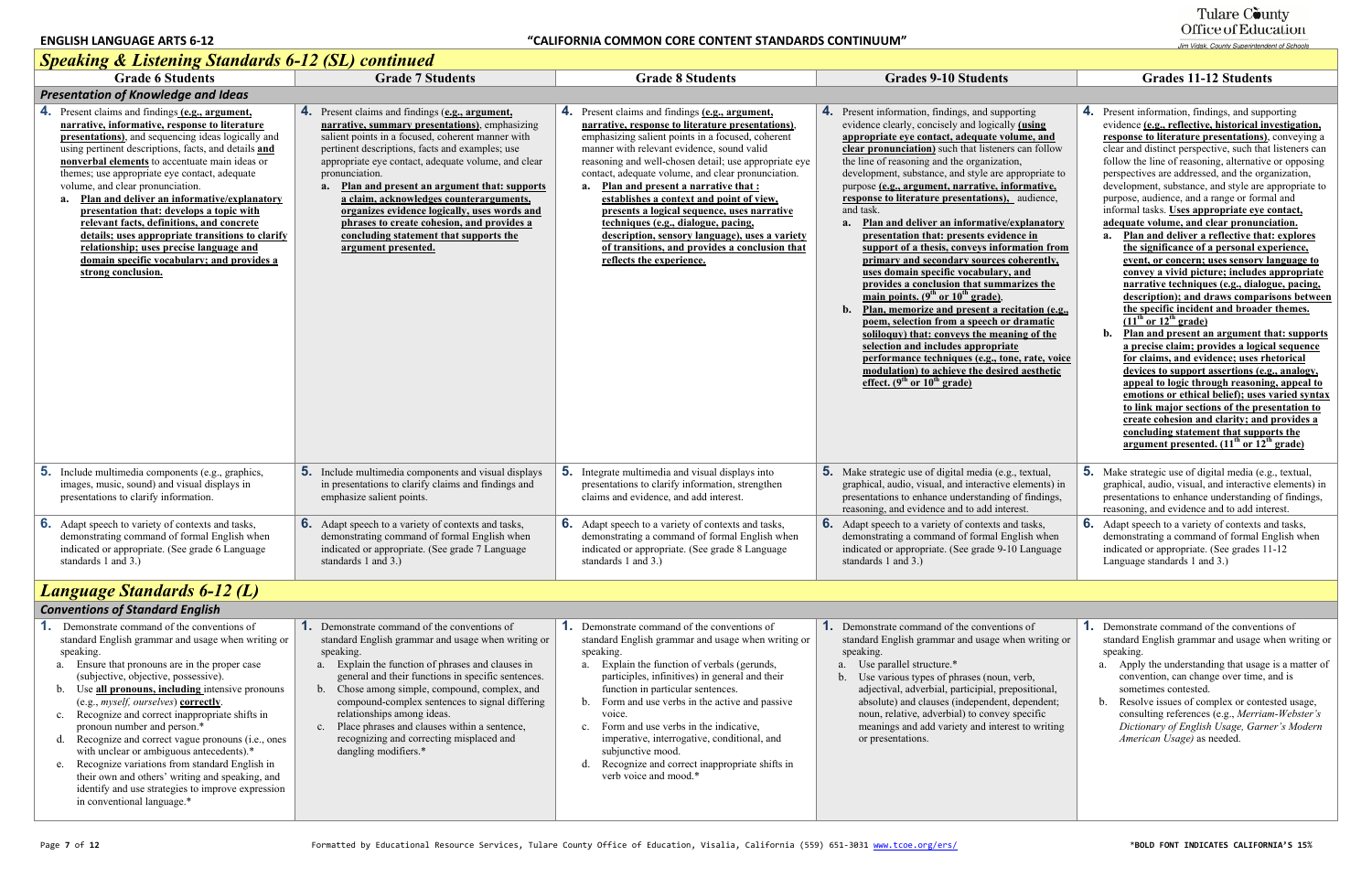| <b>Language Standards 6-12 (L) continued</b>                                                                                                                                                                                                                                                                                                                                                                                                                                                                                                                                                                                                                                                                                                                                                                                                                                                               |                                                                                                                                                                                                                                                                                                                                                                                                                                                                                                                                                                                                                                                                                                                                                                                                                                                                                                                                                                                                   |                                                                                                                                                                                                                                                                                                                                                                                                                                                                                                                                                                                                                                                                                                                                                                                                                                                                                                                                                                                     |                                                                                                                                                                                                                                                                                                                                                                                                                                                                                                                                                                                                                                                                                                                                                                                                                                                                                                                                                                                                                                                                                                                                         |                                                                                                                                                                                                                                                                                                                                                                                                                                                                                                                                                                                                                                                                                                                                                                                                                                                                                                                                                                                                                     |  |  |  |
|------------------------------------------------------------------------------------------------------------------------------------------------------------------------------------------------------------------------------------------------------------------------------------------------------------------------------------------------------------------------------------------------------------------------------------------------------------------------------------------------------------------------------------------------------------------------------------------------------------------------------------------------------------------------------------------------------------------------------------------------------------------------------------------------------------------------------------------------------------------------------------------------------------|---------------------------------------------------------------------------------------------------------------------------------------------------------------------------------------------------------------------------------------------------------------------------------------------------------------------------------------------------------------------------------------------------------------------------------------------------------------------------------------------------------------------------------------------------------------------------------------------------------------------------------------------------------------------------------------------------------------------------------------------------------------------------------------------------------------------------------------------------------------------------------------------------------------------------------------------------------------------------------------------------|-------------------------------------------------------------------------------------------------------------------------------------------------------------------------------------------------------------------------------------------------------------------------------------------------------------------------------------------------------------------------------------------------------------------------------------------------------------------------------------------------------------------------------------------------------------------------------------------------------------------------------------------------------------------------------------------------------------------------------------------------------------------------------------------------------------------------------------------------------------------------------------------------------------------------------------------------------------------------------------|-----------------------------------------------------------------------------------------------------------------------------------------------------------------------------------------------------------------------------------------------------------------------------------------------------------------------------------------------------------------------------------------------------------------------------------------------------------------------------------------------------------------------------------------------------------------------------------------------------------------------------------------------------------------------------------------------------------------------------------------------------------------------------------------------------------------------------------------------------------------------------------------------------------------------------------------------------------------------------------------------------------------------------------------------------------------------------------------------------------------------------------------|---------------------------------------------------------------------------------------------------------------------------------------------------------------------------------------------------------------------------------------------------------------------------------------------------------------------------------------------------------------------------------------------------------------------------------------------------------------------------------------------------------------------------------------------------------------------------------------------------------------------------------------------------------------------------------------------------------------------------------------------------------------------------------------------------------------------------------------------------------------------------------------------------------------------------------------------------------------------------------------------------------------------|--|--|--|
| <b>Grade 6 Students</b>                                                                                                                                                                                                                                                                                                                                                                                                                                                                                                                                                                                                                                                                                                                                                                                                                                                                                    | <b>Grade 7 Students</b>                                                                                                                                                                                                                                                                                                                                                                                                                                                                                                                                                                                                                                                                                                                                                                                                                                                                                                                                                                           | <b>Grade 8 Students</b>                                                                                                                                                                                                                                                                                                                                                                                                                                                                                                                                                                                                                                                                                                                                                                                                                                                                                                                                                             | <b>Grades 9-10 Students</b>                                                                                                                                                                                                                                                                                                                                                                                                                                                                                                                                                                                                                                                                                                                                                                                                                                                                                                                                                                                                                                                                                                             | <b>Grades 11-12 Students</b>                                                                                                                                                                                                                                                                                                                                                                                                                                                                                                                                                                                                                                                                                                                                                                                                                                                                                                                                                                                        |  |  |  |
| <b>Conventions of Standard English (continued)</b>                                                                                                                                                                                                                                                                                                                                                                                                                                                                                                                                                                                                                                                                                                                                                                                                                                                         |                                                                                                                                                                                                                                                                                                                                                                                                                                                                                                                                                                                                                                                                                                                                                                                                                                                                                                                                                                                                   |                                                                                                                                                                                                                                                                                                                                                                                                                                                                                                                                                                                                                                                                                                                                                                                                                                                                                                                                                                                     |                                                                                                                                                                                                                                                                                                                                                                                                                                                                                                                                                                                                                                                                                                                                                                                                                                                                                                                                                                                                                                                                                                                                         |                                                                                                                                                                                                                                                                                                                                                                                                                                                                                                                                                                                                                                                                                                                                                                                                                                                                                                                                                                                                                     |  |  |  |
| 2.<br>Demonstrate command of the conventions of<br>standard English capitalization, punctuation, and<br>spelling when writing.<br>Use punctuation (commas, parentheses, dashes)<br>a.<br>to set off nonrestrictive /parenthetical elements.*<br>b. Spell correctly.                                                                                                                                                                                                                                                                                                                                                                                                                                                                                                                                                                                                                                        | <b>2.</b> Demonstrate command of the conventions of<br>standard English capitalization, punctuation, and<br>spelling when writing.<br>a. Use a comma to separate coordinate adjectives<br>(e.g., It was a fascinating, enjoyable movie but<br>not <i>He wore an old</i> $\lbrack ,\rbrack$ green shirt).<br>b. Spell correctly.                                                                                                                                                                                                                                                                                                                                                                                                                                                                                                                                                                                                                                                                   | <b>2.</b> Demonstrate command of the conventions of<br>standard English capitalization, punctuation, and<br>spelling when writing.<br>a. Use punctuation (comma, ellipsis, dash) to<br>indicate a pause or break.<br>b. Use an ellipsis to indicate an omission.<br>Spell correctly.<br>$c_{\cdot}$                                                                                                                                                                                                                                                                                                                                                                                                                                                                                                                                                                                                                                                                                 | <b>2.</b> Demonstrate command of the conventions of<br>standard English capitalization, punctuation, and<br>spelling when writing.<br>a. Use a semicolon (and perhaps a conjunctive<br>adverb) to link two or more closely related<br>independent clauses.<br>Use a colon to introduce a list or quotation.<br>c. Spell correctly.                                                                                                                                                                                                                                                                                                                                                                                                                                                                                                                                                                                                                                                                                                                                                                                                      | <b>2.</b> Demonstrate command of the convention<br>standard English capitalization, punctu<br>spelling when writing.<br>a. Observe hyphenation conventions.<br>b. Spell correctly.                                                                                                                                                                                                                                                                                                                                                                                                                                                                                                                                                                                                                                                                                                                                                                                                                                  |  |  |  |
| <b>Knowledge of Language</b>                                                                                                                                                                                                                                                                                                                                                                                                                                                                                                                                                                                                                                                                                                                                                                                                                                                                               |                                                                                                                                                                                                                                                                                                                                                                                                                                                                                                                                                                                                                                                                                                                                                                                                                                                                                                                                                                                                   |                                                                                                                                                                                                                                                                                                                                                                                                                                                                                                                                                                                                                                                                                                                                                                                                                                                                                                                                                                                     |                                                                                                                                                                                                                                                                                                                                                                                                                                                                                                                                                                                                                                                                                                                                                                                                                                                                                                                                                                                                                                                                                                                                         |                                                                                                                                                                                                                                                                                                                                                                                                                                                                                                                                                                                                                                                                                                                                                                                                                                                                                                                                                                                                                     |  |  |  |
| <b>3.</b> Use knowledge of language and its conventions<br>when writing, speaking, reading, or listening.<br>Vary sentence patterns for meaning, reader/<br>listener interest, and style.*<br>Maintain consistency in style and tone.*                                                                                                                                                                                                                                                                                                                                                                                                                                                                                                                                                                                                                                                                     | <b>3.</b> Use knowledge of language and its conventions<br>when writing, speaking, reading, or listening.<br>Choose language that expresses ideas precisely<br>a.<br>and concisely, recognizing and eliminating<br>wordiness and redundancy.*                                                                                                                                                                                                                                                                                                                                                                                                                                                                                                                                                                                                                                                                                                                                                     | <b>3.</b> Use knowledge of language and its conventions<br>when writing, speaking, reading, or listening.<br>Use verbs in the active and passive voice and in<br>a.<br>the conditional and subjunctive mood to achieve<br>particular effects (e.g., emphasizing the actor or<br>the action; expressing uncertainty or describing a<br>state contrary to fact).                                                                                                                                                                                                                                                                                                                                                                                                                                                                                                                                                                                                                      | <b>3.</b> Apply knowledge of language to understand how<br>language functions in different contexts, to make<br>effective choices for meaning or style, and to<br>comprehend more fully when reading or listening.<br>a. Write and edit work so it conforms to the<br>guidelines in a style manual (e.g., MLA<br>Handbook, Turabian's Manual for Writers)<br>appropriate for the discipline and writing type.                                                                                                                                                                                                                                                                                                                                                                                                                                                                                                                                                                                                                                                                                                                           | 3. Apply knowledge of language to under<br>language functions in different context<br>effective choices for meaning or style,<br>comprehend more fully when reading o<br>a. Vary syntax for effect, consulting r<br>(e.g., Tufte's Artful Sentences) for<br>needed; apply an understanding of<br>study of complex texts when readir                                                                                                                                                                                                                                                                                                                                                                                                                                                                                                                                                                                                                                                                                 |  |  |  |
| <b>Vocabulary Acquisition and Use</b>                                                                                                                                                                                                                                                                                                                                                                                                                                                                                                                                                                                                                                                                                                                                                                                                                                                                      |                                                                                                                                                                                                                                                                                                                                                                                                                                                                                                                                                                                                                                                                                                                                                                                                                                                                                                                                                                                                   |                                                                                                                                                                                                                                                                                                                                                                                                                                                                                                                                                                                                                                                                                                                                                                                                                                                                                                                                                                                     |                                                                                                                                                                                                                                                                                                                                                                                                                                                                                                                                                                                                                                                                                                                                                                                                                                                                                                                                                                                                                                                                                                                                         |                                                                                                                                                                                                                                                                                                                                                                                                                                                                                                                                                                                                                                                                                                                                                                                                                                                                                                                                                                                                                     |  |  |  |
| <b>4.</b> Determine or clarify the meaning of unknown and<br>multiple-meaning words and phrases based on grade<br>6 reading and content, choosing flexibly from a<br>range of strategies.<br>Use context (e.g., the overall meaning of a<br>sentence or paragraph; a word's position or<br>function in a sentence) as a clue to the meaning<br>of a word or phrase.<br>Use common, grade-appropriate Greek or Latin<br>affixes and roots as clues to the meaning of a<br>word (e.g., audience, auditory, audible).<br>Consult reference materials (e.g., dictionaries,<br>glossaries, thesauruses), both print and digital, to<br>find the pronunciation of a word or determine or<br>clarify its precise meaning or its part of speech.<br>Verify the preliminary determination of the<br>d.<br>meaning of a word or phrase (e.g., by checking<br>the inferred meaning in context or in a<br>dictionary). | 4. Determine or clarify the meaning of unknown and<br>multiple-meaning words and phrases based on grade<br>7 reading and content, choosing flexibly from a<br>range of strategies.<br>a. Use context (e.g., the overall meaning of a<br>sentence or paragraph; a word's position or<br>function in a sentence) as a clue to the meaning<br>of a word or phrase.<br>b. Use common, grade-appropriate Greek or Latin<br>affixes and roots as clues to the meaning of a<br>word (e.g., belligerent, bellicose, rebel).<br>Consult general and specialized reference<br>$c_{\cdot}$<br>materials (e.g., dictionaries, glossaries,<br>thesauruses), both print and digital, to find the<br>pronunciation of a word or determine or clarify<br>its precise meaning or its part of speech or trace<br>the etymology of words.<br>Verify the preliminary determination of the<br>$d_{\cdot}$<br>meaning of a word or phrase (e.g., by checking<br>the inferred meaning in context or in a<br>dictionary). | 4. Determine or clarify the meaning of unknown and<br>multiple-meaning of words or phrases based on<br>grade 8 reading and content, choosing flexibly from<br>a range of strategies.<br>a. Use context (e.g., the overall meaning of a<br>sentence or paragraph; a word's position or<br>function in a sentence) as a clue to the meaning<br>of a word or phrase.<br>b. Use common, grade-appropriate Greek or Latin<br>affixes and roots a clues to the meaning of a<br>word (e.g., precede, recede, secede).<br>Consult general and specialized reference<br>$c_{\cdot}$<br>materials (e.g., dictionaries, glossaries,<br>thesauruses), both print and digital, to find the<br>pronunciation of a word or determine or clarify<br>its precise meaning or its part of speech or trace<br>the etymology of words.<br>Verify the preliminary determination of the<br>d.<br>meaning of a word or phrase (e.g., by checking<br>the inferred meaning in context or in a<br>dictionary). | 4. Determine or clarify the meaning of unknown and<br>multiple-meaning words and phrases based on<br>grades 9-10 reading and content, choosing flexibly<br>from a range of strategies.<br>a. Use context (e.g., the overall meaning of a<br>sentence, paragraph, or text; a word's position or<br>function in a sentence) as clue to the meaning of<br>a word or phrase.<br>b. Identify and correctly use patterns of word<br>changes that indicate different meanings or parts<br>of speech (e.g., analyze, analysis, analytical;<br>advocate, advocacy) and continue to apply<br>knowledge of Greek and Latin roots and<br>affixes.<br>c. Consult general and specialized reference<br>materials (e.g., college-level dictionaries,<br>rhyming dictionaries, bilingual dictionaries,<br>glossaries, thesauruses), both print and digital, to<br>find the pronunciation of a word or determine or<br>clarify its precise meaning, its part of speech, or<br>its etymology.<br>Verify the preliminary determination of the<br>meaning of a word or phrase (e.g., by checking<br>the inferred meaning in context or in a<br>dictionary). | 4. Determine or clarify the meaning of un<br>multiple-meaning words and phrases b<br>11-12 reading and content, choosing fl<br>range of strategies.<br>a. Use context (e.g., overall meaning<br>paragraph, or text; a word's positio<br>in a sentence) as a clue to the mean<br>or phrase.<br>Identify and correctly use patterns<br>b.<br>changes that indicate different mea<br>of speech (e.g., conceive, conception<br>conceivable). Apply knowledge of<br>Latin, and Anglo-Saxon roots and<br>draw inferences concerning the n<br>scientific and mathematical term<br>Consult general and specialized ref<br>$\mathbf{c}$ .<br>materials (e.g., college-level diction<br>rhyming dictionaries, bilingual di<br>glossaries, thesauruses), both print<br>find the pronunciation of a word or<br>clarify its precise meaning, its part<br>etymology, or its standard usage.<br>Verify the preliminary determination<br>meaning of a word or phrase (e.g.,<br>the inferred meaning in context or i<br>dictionary). |  |  |  |

# Tulare County<br>Office of Education

|                                                                                                                                                                                                                                                                                                | <b>Grades 11-12 Students</b>                                                                                                                                                                                                                                                                                                                                                                                                                                                                                                                                                                                                                                                                                                                                                                                                                                                                                                                                                                                                                                                                                                                                                                                                                                        |  |  |  |  |
|------------------------------------------------------------------------------------------------------------------------------------------------------------------------------------------------------------------------------------------------------------------------------------------------|---------------------------------------------------------------------------------------------------------------------------------------------------------------------------------------------------------------------------------------------------------------------------------------------------------------------------------------------------------------------------------------------------------------------------------------------------------------------------------------------------------------------------------------------------------------------------------------------------------------------------------------------------------------------------------------------------------------------------------------------------------------------------------------------------------------------------------------------------------------------------------------------------------------------------------------------------------------------------------------------------------------------------------------------------------------------------------------------------------------------------------------------------------------------------------------------------------------------------------------------------------------------|--|--|--|--|
|                                                                                                                                                                                                                                                                                                |                                                                                                                                                                                                                                                                                                                                                                                                                                                                                                                                                                                                                                                                                                                                                                                                                                                                                                                                                                                                                                                                                                                                                                                                                                                                     |  |  |  |  |
| ons of<br>ation, and<br>njunctive<br>related<br>uotation.                                                                                                                                                                                                                                      | 2.<br>Demonstrate command of the conventions of<br>standard English capitalization, punctuation, and<br>spelling when writing.<br>Observe hyphenation conventions.<br>a.<br>Spell correctly.<br>$\mathbf{b}$ .                                                                                                                                                                                                                                                                                                                                                                                                                                                                                                                                                                                                                                                                                                                                                                                                                                                                                                                                                                                                                                                      |  |  |  |  |
|                                                                                                                                                                                                                                                                                                |                                                                                                                                                                                                                                                                                                                                                                                                                                                                                                                                                                                                                                                                                                                                                                                                                                                                                                                                                                                                                                                                                                                                                                                                                                                                     |  |  |  |  |
| rstand how<br>s, to make<br>and to<br>or listening.<br>to the<br>ML A<br>Writers)<br>vriting type.                                                                                                                                                                                             | 3. Apply knowledge of language to understand how<br>language functions in different contexts, to make<br>effective choices for meaning or style, and to<br>comprehend more fully when reading or listening.<br>Vary syntax for effect, consulting references<br>a.<br>(e.g., Tufte's Artful Sentences) for guidance as<br>needed; apply an understanding of syntax to the<br>study of complex texts when reading.                                                                                                                                                                                                                                                                                                                                                                                                                                                                                                                                                                                                                                                                                                                                                                                                                                                   |  |  |  |  |
|                                                                                                                                                                                                                                                                                                |                                                                                                                                                                                                                                                                                                                                                                                                                                                                                                                                                                                                                                                                                                                                                                                                                                                                                                                                                                                                                                                                                                                                                                                                                                                                     |  |  |  |  |
| ıknown and<br>ased on<br>sing flexibly<br>ing of a<br>d's position or<br>ne meaning of<br>of word<br>nings or parts<br><i>inalytical</i> ;<br>to apply<br>ots and<br>erence<br>maries,<br>ictionaries,<br>and digital, to<br>determine or<br>of speech, or<br>on of the<br>by checking<br>in a | 4.<br>Determine or clarify the meaning of unknown and<br>multiple-meaning words and phrases based on grades<br>11-12 reading and content, choosing flexibly from a<br>range of strategies.<br>Use context (e.g., overall meaning of a sentence,<br>a.<br>paragraph, or text; a word's position or function<br>in a sentence) as a clue to the meaning of a word<br>or phrase.<br>Identify and correctly use patterns of word<br>b.<br>changes that indicate different meanings or parts<br>of speech (e.g., conceive, conception,<br>conceivable). Apply knowledge of Greek,<br><b>Latin, and Anglo-Saxon roots and affixes to</b><br>draw inferences concerning the meaning of<br>scientific and mathematical terminology.<br>Consult general and specialized reference<br>$c_{\cdot}$<br>materials (e.g., college-level dictionaries,<br>rhyming dictionaries, bilingual dictionaries,<br>glossaries, thesauruses), both print and digital, to<br>find the pronunciation of a word or determine or<br>clarify its precise meaning, its part of speech, its<br>etymology, or its standard usage.<br>Verify the preliminary determination of the<br>d.<br>meaning of a word or phrase (e.g., by checking<br>the inferred meaning in context or in a<br>dictionary). |  |  |  |  |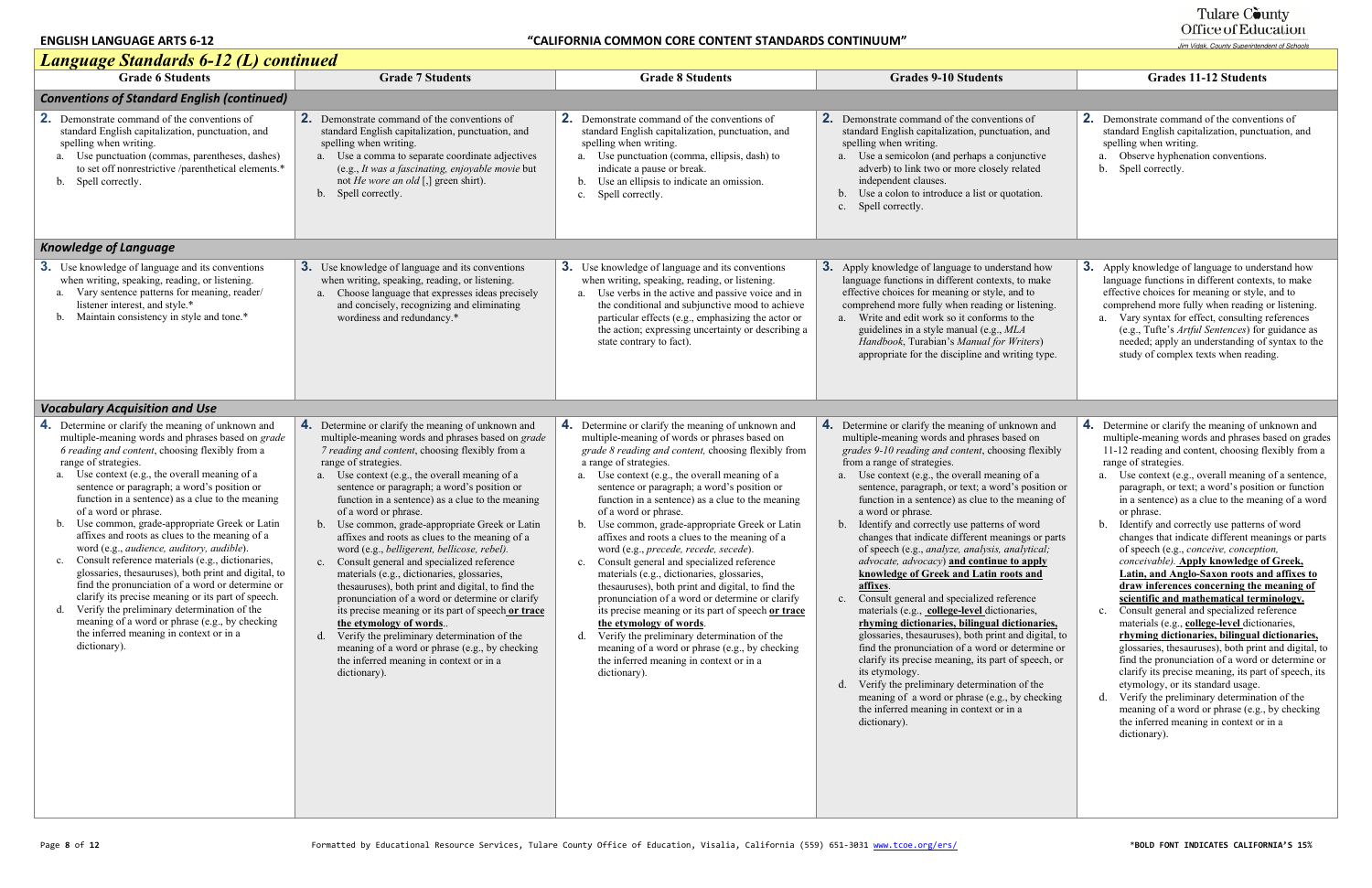\* Skills and understandings that are particularly likely to require continued attention in higher grades as they are applied to increasingly sophisticated writing and reading are marked with an asterisk.\*

# Tulare County<br>Office of Education

Jim Vidak, County Superintendent of Schools

## *Language Standards 6-12 (L) continued*

| Language Standards 6-12 (L) continued                                                                                                                                                                                                                                                                                                                                                                                                                                                                                            |                                                                                                                                                                                                                                                                                                                                                                                                                                                                                                                           |                                                                                                                                                                                                                                                                                                                                                                                                                                                                                                        |                                                                                                                                                                                                                                                                                                                                                                   |                                                                                                                                                                                                                                                                                                                                                       |  |  |
|----------------------------------------------------------------------------------------------------------------------------------------------------------------------------------------------------------------------------------------------------------------------------------------------------------------------------------------------------------------------------------------------------------------------------------------------------------------------------------------------------------------------------------|---------------------------------------------------------------------------------------------------------------------------------------------------------------------------------------------------------------------------------------------------------------------------------------------------------------------------------------------------------------------------------------------------------------------------------------------------------------------------------------------------------------------------|--------------------------------------------------------------------------------------------------------------------------------------------------------------------------------------------------------------------------------------------------------------------------------------------------------------------------------------------------------------------------------------------------------------------------------------------------------------------------------------------------------|-------------------------------------------------------------------------------------------------------------------------------------------------------------------------------------------------------------------------------------------------------------------------------------------------------------------------------------------------------------------|-------------------------------------------------------------------------------------------------------------------------------------------------------------------------------------------------------------------------------------------------------------------------------------------------------------------------------------------------------|--|--|
| <b>Grade 6 Students</b>                                                                                                                                                                                                                                                                                                                                                                                                                                                                                                          | <b>Grade 7 Students</b>                                                                                                                                                                                                                                                                                                                                                                                                                                                                                                   | <b>Grade 8 Students</b>                                                                                                                                                                                                                                                                                                                                                                                                                                                                                | <b>Grades 9-10 Students</b>                                                                                                                                                                                                                                                                                                                                       | <b>Grades 11-12 Students</b>                                                                                                                                                                                                                                                                                                                          |  |  |
| <b>Vocabulary Acquisition and Use (continued)</b>                                                                                                                                                                                                                                                                                                                                                                                                                                                                                |                                                                                                                                                                                                                                                                                                                                                                                                                                                                                                                           |                                                                                                                                                                                                                                                                                                                                                                                                                                                                                                        |                                                                                                                                                                                                                                                                                                                                                                   |                                                                                                                                                                                                                                                                                                                                                       |  |  |
| <b>5.</b> Demonstrate understanding of figurative language,<br>word relationships, and nuances in word meanings.<br>Interpret figures of speech (e.g.,<br>personification) in context.<br>Use the relationship between particular<br>words (e.g., cause/ effect, part/ whole, item/<br>category) to better understand each of the<br>words.<br>c. Distinguish among the connotations<br>(associations) of words with similar<br>denotations (definitions) (e.g., <i>stingy</i> ,<br>scrimping, economical, unwasteful, thrifty). | Demonstrate understanding of figurative language,<br>word relationships, and nuances in word meanings.<br>Interpret figures of speech (e.g., literary,<br>biblical, and mythological allusions) in context.<br>Use the relationship between particular words<br>(e.g., synonym/ antonym, analogy) to better<br>understand each of the words.<br>Distinguish among the connotations<br>(associations) of words with similar denotation<br>(definitions) (e.g., refined, respectful, polite,<br>diplomatic, condescending). | <b>5.</b> Demonstrate understanding of figurative language,<br>word relationships, and nuances in word meanings.<br>Interpret figures of speech (e.g., verbal irony,<br>a.<br>puns) in context.<br>Use the relationship between particular words to<br>$b_{-}$<br>better understand each of the words.<br>Distinguish among the connotations<br>$\mathbf{c}$ .<br>(associations) of words with similar denotations<br>(definitions) (e.g., bullheaded, willful, firm,<br><i>persistent, resolute.)</i> | <b>5.</b> Demonstrate understanding of figurative language,<br>word relationships, and nuances in word meanings.<br>Interpret figures of speech (e.g., euphemism,<br>oxymoron) in context and analyze their role in<br>the text.<br>b. Analyze nuances in the meaning of words with<br>similar denotations.                                                       | <b>5.</b> Demonstrate understanding of figurative language,<br>word relationships, and nuances in word meanings.<br>Interpret figures of speech (e.g., hyperbole,<br>paradox) in context and analyze their role in the<br>text<br>Analyze nuances in the meaning of words with<br>similar denotations.                                                |  |  |
| <b>6.</b> Acquire and use accurately grade-appropriate general<br>academic and domain-specific words and phrases;<br>gather vocabulary knowledge when considering a<br>word or phrase important to comprehension or<br>expression.                                                                                                                                                                                                                                                                                               | Acquire and use accurately grade-appropriate genera<br>academic and domain-specific words and phrases;<br>gather vocabulary knowledge when considering a<br>word or phrase important to comprehension or<br>expression.                                                                                                                                                                                                                                                                                                   | <b>6.</b> Acquire and use accurately grade-appropriate general<br>academic and domain-specific words and phrases;<br>gather vocabulary knowledge when considering a<br>word or phrase important to comprehension or<br>expression.                                                                                                                                                                                                                                                                     | Acquire and use accurately grade-appropriate general<br>academic and domain-specific words and phrases,<br>sufficient for reading, writing, speaking, and<br>listening at the college and career readiness level;<br>demonstrate independence in gathering vocabulary<br>knowledge when considering a word or phrase<br>important to comprehension or expression. | Acquire and use accurately general academic and<br>6.<br>domain-specific words and phrases, sufficient for<br>reading, writing, speaking, and listening at the<br>college and career readiness level; demonstrate<br>independence in gathering vocabulary knowledge<br>when considering a word or phrase important to<br>comprehension or expression. |  |  |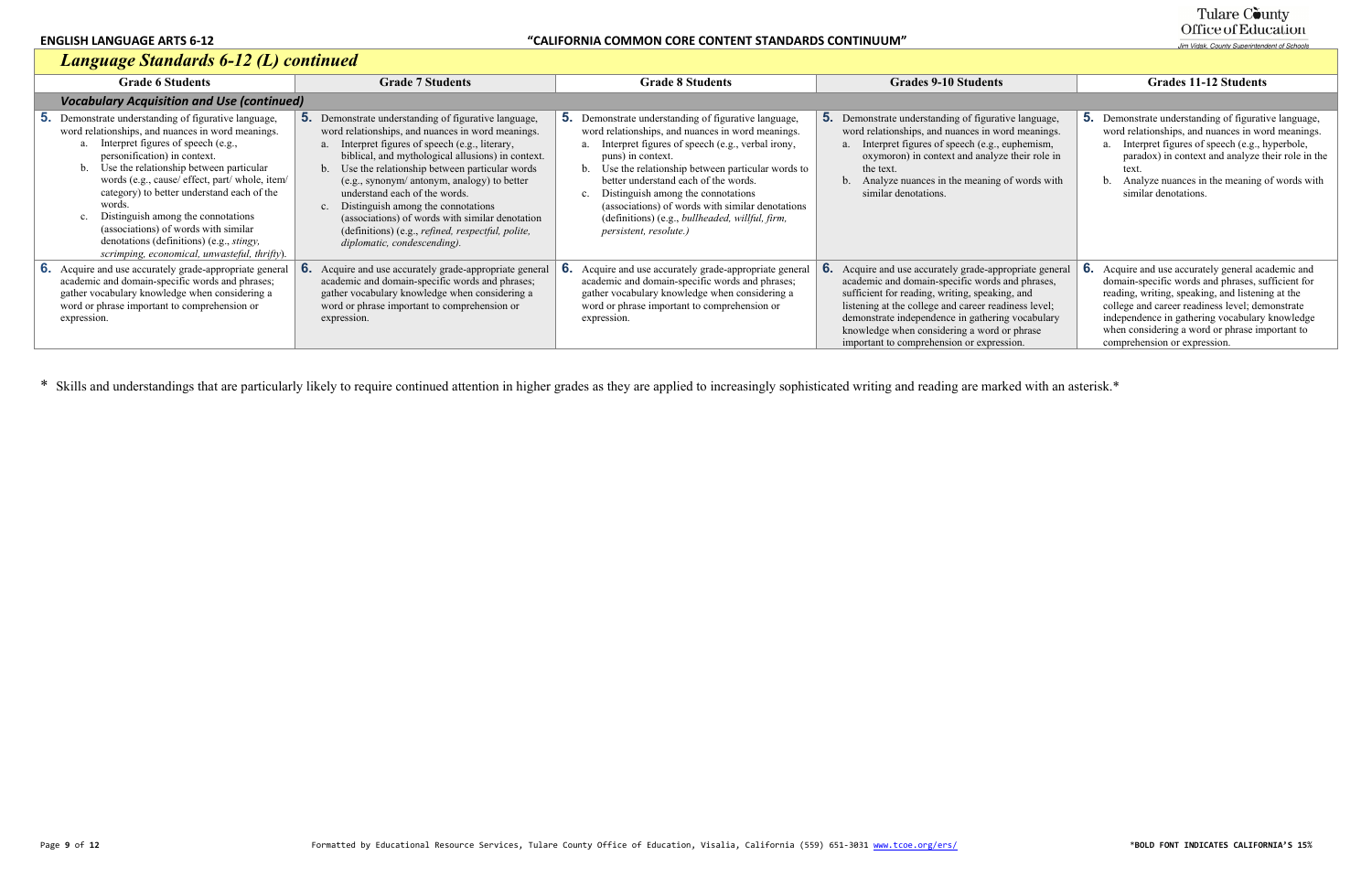## **College and Career Readiness Anchor Standards for Reading • 6-12**

The grades 6–12 standards on the following pages define what students should understand and be able to do by the end of each grade. They correspond to the College and Career Readiness (CCR) anchor standards below by number complements—the former providing broad standards, the latter providing additional specificity—that together define the skills and understandings that all students must demonstrate. **Key Ideas and Details** 

- $\bullet$ 1. Read closely to determine what the text says explicitly and to make logical inferences from it; cite specific textual evidence when writing or speaking to support conclusions drawn from the text.
- $\bullet$ 2. Determine central ideas or themes of a text and analyze their development; summarize the key supporting details and ideas.
- 3. Analyze how and why individuals, events, and ideas develop and interact over the course of a text.

- $\bullet$  7. Integrate and evaluate content presented in diverse formats and media, including visually and quantitatively, as well as in words.<sup>1</sup>
- 8. Delineate and evaluate the argument and specific claims in a text, including the validity of the reasoning as well as the relevance and sufficiency of the evidence.
- $\bullet$ 9. Analyze how two or more texts address similar themes or topics in order to build knowledge or to compare the approaches the authors take.

#### **Craft and Structure**

- 4. Interpret words and phrases as they are used in a text, including determining technical, connotative, and figurative meanings, and analyze how specific word choices shape meaning or tone.
- 5. Analyze the structure of texts, including how specific sentences, paragraphs, and larger portions of the text (e.g., a section, chapter, scene, or stanza) relate to each other and the whole.
- 6. Assess how point of view or purpose shapes the content and style of a text.

#### **Integration of Knowledge and Ideas**

The grades 6–12 standards on the following pages define what students should understand and be able to do by the end of each grade. They correspond to the College and Career Readiness (CCR) anchor standards below by number complements—the former providing broad standards, the latter providing additional specificity—that together define the skills and understandings that all students must demonstrate. **Text Types and Purposes<sup>1</sup>**

- $\bullet$ 1. Write arguments to support claims in an analysis of substantive topics or texts, using valid reasoning and relevant and sufficient evidence.
- $\bullet$ 2. Write informative/explanatory texts to examine and convey complex ideas and information clearly and accurately through the effective selection, organization, and analysis of content.
- $\bullet$ 3. Write narratives to develop real or imagined experiences or events using effective technique, well-chosen details, and well-structured event sequences.

#### **Range of Reading and Level of Text Complexity**

10. Read and comprehend complex literary and informational texts independently and proficiently.

#### **Note on range and content of student reading**

To become college and career ready, students must grapple with works of exceptional craft and thought whose range extends across genres, cultures, and centuries. Such works offer profound insights into the human condition Along with high-quality contemporary works, these texts should be chosen from among seminal U.S. documents, the classics of American literature, and the timeless dramas of Shakespeare. Through wide and deep reading of lite sophistication, students gain a reservoir of literary and cultural knowledge, references, and images; the ability to evaluate intricate arguments; and the capacity to surmount the challenges posed by complex texts.

- 7. Conduct short as well as more sustained research projects based on focused questions, demonstrating understanding of the subject under investigation.
- 8. Gather relevant information from multiple print and digital sources, assess the credibility and accuracy of each source, and integrate the information while avoiding plagiarism.
- 9. Draw evidence from literary or informational texts to support analysis, reflection, and research.

### **College and Career Readiness Anchor Standards for Writing**

For students, writing is a key means of asserting and defending claims, showing what they know about a subject, and conveying what they have experienced, imagined, thought, and felt. To be college- and career- ready writer consideration, choosing words, information, structures, and formats deliberately. They need to know how to combine elements of different kinds of writing—for example, to use narrative strategies within argument and explana writing. They need to be able to use technology strategically when creating, refining, and collaborating on writing. They have to become adept at gathering information, evaluating sources, and citing material accurately, r clear and cogent manner. They must have the flexibility, concentration, and fluency to produce high-quality first-draft text under a tight deadline as well as the capacity to revisit and make improvements to a piece of wri it.

<sup>1</sup> These broad types of writing include many subgenres. See Appendix A for definitions of key writing types.

### Tulare County Office of Education

Jim Vidak. County Superintendent of Schools

#### **Production and Distribution of Writing**

- 4. Produce clear and coherent writing in which the development, organization, and style are appropriate to task, purpose, and audience.
- $\bullet$ 5. Develop and strengthen writing as needed by planning, revising, editing, rewriting, or trying a new approach.
- 6. Use technology, including the Internet, to produce and publish writing and to interact and collaborate with others.

#### **Research to Build and Present Knowledge**

#### **Range of Writing**

• 10. Write routinely over extended time frames (time for research, reflection, and revision) and shorter time frames (a single sitting or a day or two) for a range of tasks, purposes, and audiences.

#### **Note on range and content of student writing**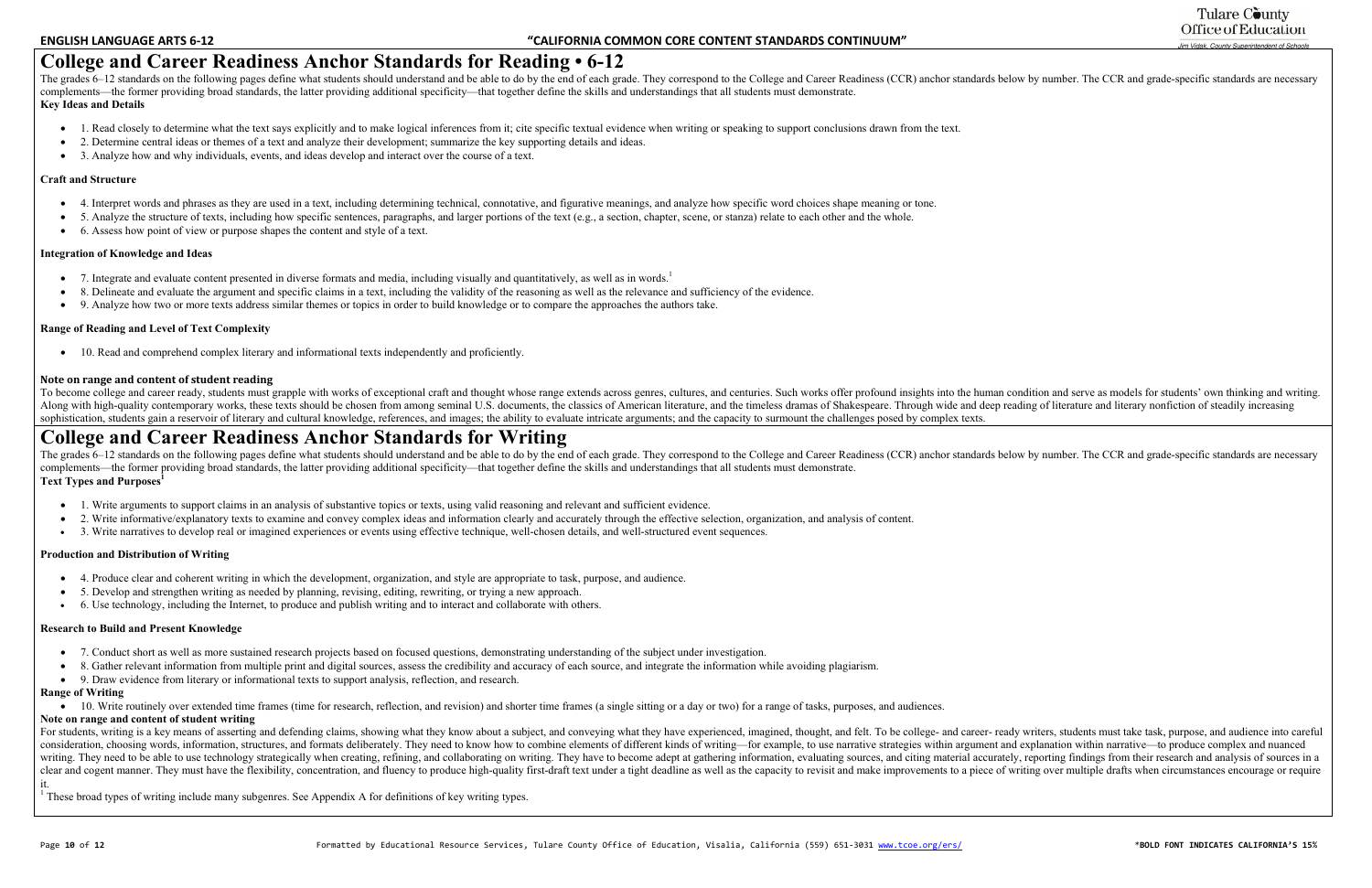## **College and Career Readiness Anchor Standards for Speaking and Listening**

The grades 6–12 standards on the following pages define what students should understand and be able to do by the end of each grade. They correspond to the College and Career Readiness (CCR) anchor standards below by number complements—the former providing broad standards, the latter providing additional specificity—that together define the skills and understandings that all students must demonstrate.

- 1. Prepare for and participate effectively in a range of conversations and collaborations with diverse partners, building on others' ideas and expressing their own clearly and persuasively.
- $\bullet$ 2. Integrate and evaluate information presented in diverse media and formats, including visually, quantitatively, and orally.
- $\bullet$ 3. Evaluate a speaker's point of view, reasoning, and use of evidence and rhetoric.

#### **Comprehension and Collaboration**

#### **Presentation of Knowledge and Ideas**

To become college and career ready, students must have ample opportunities to take part in a variety of rich, structured conversations—as part of a whole class, in small groups, and with a partner—built around important co appropriately to these conversations, to make comparisons and contrasts, and to analyze and synthesize a multitude of ideas in accordance with the standards of evidence appropriate to a particular discipline. Whatever thei depend heavily on their ability to listen attentively to others so that they are able to build on others' meritorious ideas while expressing their own clearly and persuasively.

New technologies have broadened and expanded the role that speaking and listening play in acquiring and sharing knowledge and have tightened their link to other forms of communication. The Internet has accelerated the spee reading, and writing can be made, requiring that students be ready to use these modalities nearly simultaneously. Technology itself is changing quickly, creating a new urgency for students to be adaptable in response to ch

- 4. Present information, findings, and supporting evidence such that listeners can follow the line of reasoning and the organization, development, and style are appropriate to task, purpose, and audience.
- 5. Make strategic use of digital media and visual displays of data to express information and enhance understanding of presentations.
- $\bullet$ 6. Adapt speech to a variety of contexts and communicative tasks, demonstrating command of formal English when indicated or appropriate.

The grades 6–12 standards on the following pages define what students should understand and be able to do by the end of each grade. They correspond to the College and Career Readiness (CCR) anchor standards below by number complements—the former providing broad standards, the latter providing additional specificity—that together define the skills and understandings that all students must demonstrate.

#### **Note on range and content of student speaking and listening**

- $\bullet$ 1. Demonstrate command of the conventions of standard English grammar and usage when writing or speaking.
- $\bullet$ 2. Demonstrate command of the conventions of standard English capitalization, punctuation, and spelling when writing.

To be college and career ready in language, students must have firm control over the conventions of standard English. At the same time, they must come to appreciate that language is as at least as much a matter of craft as express themselves and achieve particular functions and rhetorical effects. They must also have extensive vocabularies, built through reading and study, enabling them to comprehend complex texts and engage in purposeful wr become skilled in determining or clarifying the meaning of words and phrases they encounter, choosing flexibly from an array of strategies to aid them. They must learn to see an individual word as part of a network of othe different connotations. The inclusion of Language standards in their own strand should not be taken as an indication that skills related to conventions, effective language use, and vocabulary are unimportant to reading, wr such contexts.

### Tulare County Office of Education

-<br>Jim Vidak, County Superintendent of Schools

### **College and Career Readiness Anchor Standards for Language**

#### **Conventions of Standard English**

#### **Knowledge of Language**

• 3. Apply knowledge of language to understand how language functions in different contexts, to make effective choices for meaning or style, and to comprehend more fully when reading or listening.

#### **Vocabulary Acquisition and Use**

- 4. Determine or clarify the meaning of unknown and multiple-meaning words and phrases by using context clues, analyzing meaningful word parts, and consulting general and specialized reference materials, as appropriate.
- c 5. Demonstrate understanding of word relationships and nuances in word meanings.
- $\bullet$ 6. Acquire and use accurately a range of general academic and domain-specific words and phrases sufficient for reading, writing, speaking, and listening at the college and career readiness level; demonstrate independence i word or phrase important to comprehension or expression.

#### **Note on range and content of student language use**